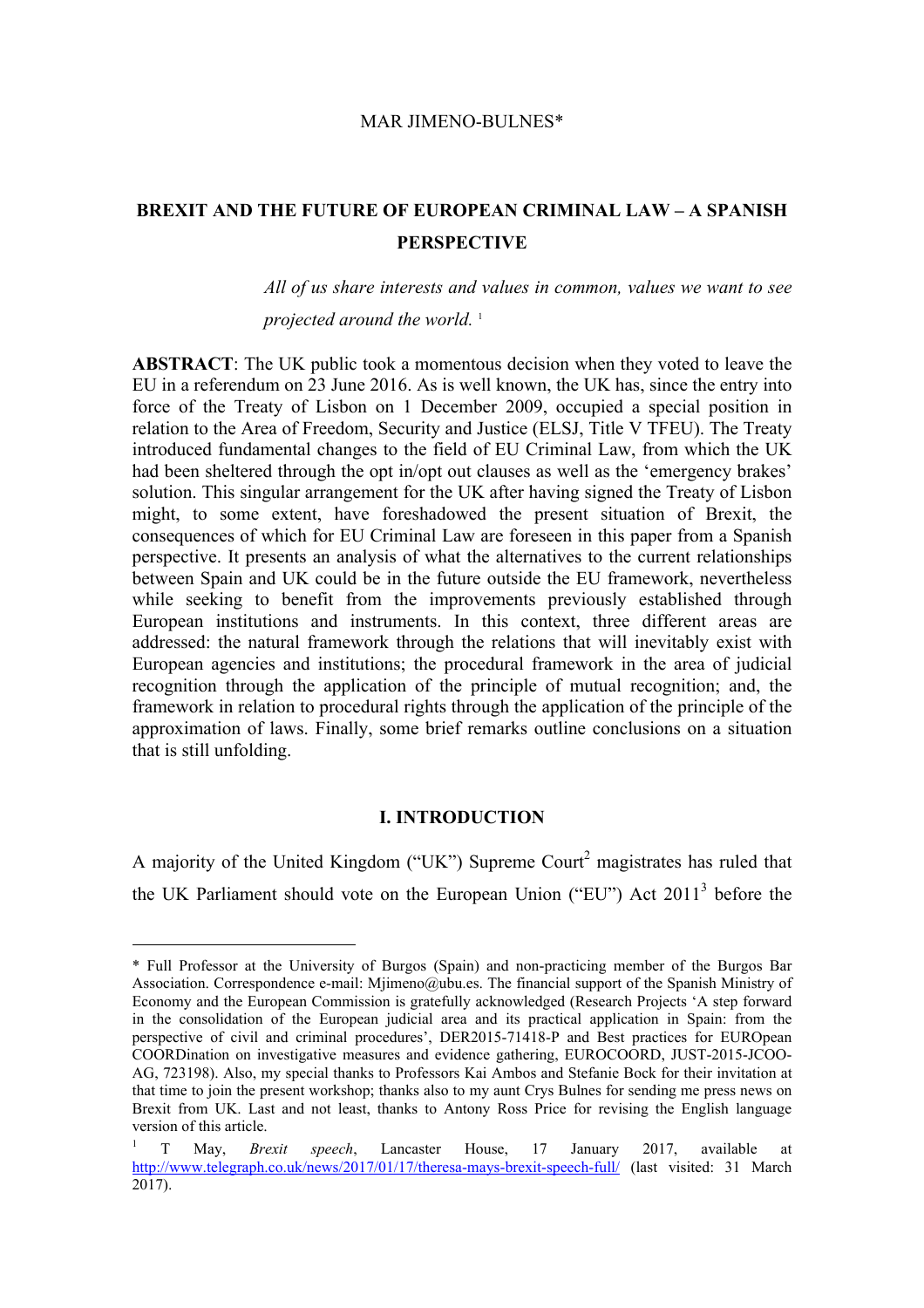government can invoke Article 50 Treaty on European Union ("TEU") and formally initiate Brexit through a Great Repeal Bill.<sup>4</sup> This situation means that an Act of Parliament is necessary in order to abrogate the 1972 European Communities Act, although the UK Supreme Court considered the consent of the devolved assemblies in Scotland, Northern Ireland and Wales unnecessary. The 'British exit' is looming and the world is watching each step taken by the UK in relation to the devolutionary aspects of Brexit according to the British Constitution,<sup>5</sup> which could perhaps serve as a model in the future for some other Member States.

It is no longer a matter of complaining about Brexit<sup>6</sup> or justifying the particularly reluctant attitude of the UK towards unreserved participation in the EU and its probable historical reasons.<sup>7</sup> What it is clear throughout the EU is that Brexit will have significant fallout on the one-to-one relationships between the UK, the EU and all of its Member States, in so far as the UK will no longer be subject to EU Law. Future relations between the UK and Spain will be discussed, against the backdrop of EU Criminal Law. Concern is in fact growing in Spain over the consequences of Brexit,<sup>8</sup> logically enough in view of the evident uncertainty over the post-Brexit future of the

.

 $2$  Eight of the eleven Supreme Court magistrates voted in favour. A press summary and the full judgment are available at https://www.supremecourt.uk/news/article-50-brexit-appeal.html Also, extensively reported in the press; see for example https://www.theguardian.com/politics/2017/jan/24/supreme-courtbrexit-ruling-parliament-vote-article-50 (last visited: 31 March 2017).

<sup>&</sup>lt;sup>3</sup> Enacted on 19 July 2011, available at  $\frac{http://www.legislation.gov.uk/ukpga/2011/12}{}$  (last visited: 31 March 2017).

<sup>&</sup>lt;sup>4</sup> Brief information available at https://www.instituteforgovernment.org.uk/brexit/brexit-brief-greatrepeal-bill (last visited: 31 March 2017).

<sup>&</sup>lt;sup>5</sup> See especially S Douglas-Scott, 'Brexit, Article 50 and the contested British Constitution' (2016) 79 *The Modern Law Review* 1019; also, R Kaiser, 'Auf dem Weg zum "Brexit" – die Europäische Union im britischen Verfassungsrecht' (2016) 51 *Europarecht,* 593.

<sup>6</sup> See for example P Craig, 'Brexit: a drama in six acts' (2016) 41 *European Law Review* 447 as well as O Blin, 'Did Brexit break it?' [2016] *Recueil Dalloz* 1440-1441.

<sup>7</sup> See in Spain R Gosalbo Bono, '¿Brexit o Bremain?' [2016] *Revista General de Derecho Europeo,*  available at http://www.iustel.com, 6 and ff, in relation to what the author calls 'the British problem'. Also, in general, A Thiele, 'Der Austritt aus der EU – Hintergründe und rechtliche Rahmenbedingungen eines "Brexit"' (2016) 51 *Europarecht* 281.

<sup>8</sup> Cf. C Escobar Hernández, 'Brexit: algunas reflexiones desde el Derecho Internacional' (2016) 68 *Revista española de Derecho Internacional* 19; also A Mangas Martín, 'La retirada del Reino Unido de la Unión Europea' (2016) 19 *Foro, Nueva Época* 29. In the context of Criminal Law see especially P Solar Calvo, 'Consecuencias penales del Brexit' (2016) 42 *Revista Aranzadi Unión Europea* 113 as well as G Quintero Olivares, 'Sobre posibiles consecuencias penales del Brexit' (2017) 45 *Revista Aranzadi de Derecho y proceso penal* 165.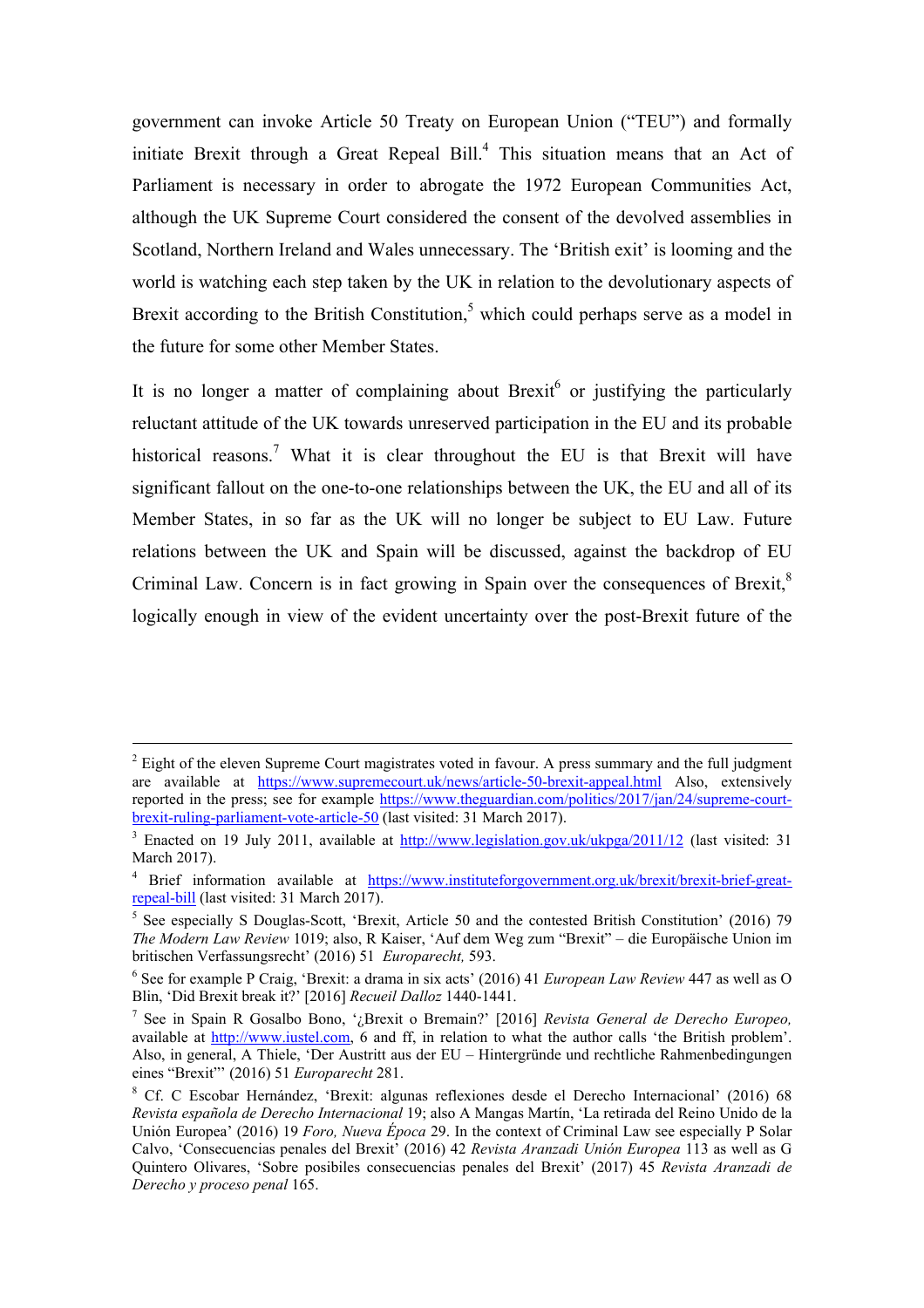EU.<sup>9</sup> This situation is unprecedented, as up until now, countries only have sought entry to the EU.

As mentioned above,  $10$  the special terms of the UK's accession to the Treaty of Lisbon signed on 13 December 2007,<sup>11</sup> which entered into force on 1 December 2009, in some ways foreshadowed Brexit. It leaves the UK upholding a singular position in the EU scenario,<sup>12</sup> especially in relation to the area of freedom, security and justice (Title V, Arts. 67-89 TFEU, henceforth AFSJ).<sup>13</sup> In fact, the Treaty of Lisbon generally provides a 'more European'<sup>14</sup> approach establishing some improvements in the area of AFSJ, seen until then as the '*wicked stepmother* of the EU system';<sup>15</sup> basically, these improvements are: a) suppression of the earlier structure of the three pillars and the extension of the 'community method'; b) unification of the legal sources of EU Law (rulings, directives and decisions); c) the attachment of a binding effect to the European Charter of Fundamental Rights<sup>16</sup> and the extension of ECJ jurisdiction<sup>17</sup> throughout the

<sup>9</sup> See J Snell, 'Brexit: the age of uncertainty' (2016) 41 *European Law Review* 445; also F Schorkopf, 'Three nearly-certain conclusions we can draw from uncertainty' (2016) 17 *German Law Journal* 95. Specifically in Spain A Mangas Marín, 'Postbrexit: una Europa confusa, entre el desánimo y la incertidumbre' (2016) 20 *Revista de Derecho Comunitario Europeo* 427. See generally K Ambos and S Bock, 'Brexit and the European Criminal Justice System – An Introduction', supra in this issue, 3.4.

<sup>&</sup>lt;sup>10</sup> I completely agree with V. Mitsilegas, 'The uneasy relationship between the UK and European Criminal Law: from opt-outs to Brexit?' (2016) 63 *Criminal Law Review* 517.

<sup>&</sup>lt;sup>11</sup> OJ EU C 115 of 9 May 2008, 1 and OJ EU C 83 of 30 March 2010,1. In relation with EU Criminal Law see specifically M Jimeno Bulnes, 'La conclusión del Tratado de Lisboa: avances y concesiones en materia de cooperación judicial penal' [2008] *Diario La Ley*, 30 September, no 7023, 1.

<sup>&</sup>lt;sup>12</sup> See at the time references on 'exceptionalism' and 'differentiation' in ASFJ by S Carrera and F Geyer, 'The Reform Treaty and Justice and Home Affairs: implications for the common Area of Freedom, Security and Justice', in E Guild and F Geyer (eds) *Security versus Justice? Police and judicial cooperation in the European Union* (Aldershot and Burlington, Ashgate, 2008) 289 at 303.

<sup>&</sup>lt;sup>13</sup> See, generally, M Fletcher, 'EU criminal justice beyond Lisbon', in C Eckes and T Konstantinides (eds), *Crime within the Area of Freedom, Security and Justice. A European Public Prosecutor* (Cambridge, Cambridge University Press, 2011) 10 as well as E Herlin Karnell, 'EU competence in Criminal Law after Lisbon', in A Biondi, P Eeckhout and S Ripley (eds) *EU Law after Lisbon* (Oxford, Oxford University Press, 2012) 331.

<sup>&</sup>lt;sup>14</sup> Or the idea of an 'ever closer Union'; see extensively A Allué Buiza (ed.), 'La retirada de Gran Bretaña de la Unión Europea ("Brexit")' [2016] *Revista de Estudios Europeos* 1.

<sup>&</sup>lt;sup>15</sup> In the words of S Peers, 'Justice and Home Affairs Law since the Treaty of Lisbon: a fairy-tale ending?', in D Acosta Arcadarazo and C C Murphy (eds) *EU Security and Justice Law after Lisbon and Stockholm* (Oxford and Oregon, Hart Publishing, 2014) 17 at 17.

<sup>&</sup>lt;sup>16</sup> Signed on 7 December 2000, OJ EC C 364 of 18 December 2000, 1 and confirmed on 12 December 2007, OJ EU C 303 of 14 December 2007, 1. Note the special position that the UK jointly adopted with Poland in Protocol No 30, OJ C EU 115 of 9 March 2008, 313.

 $17$  Following the Treaty of Lisbon, the Court of Justice of the EU (CJEU), but still commonly referred to as the European Court of Justice (ECJ).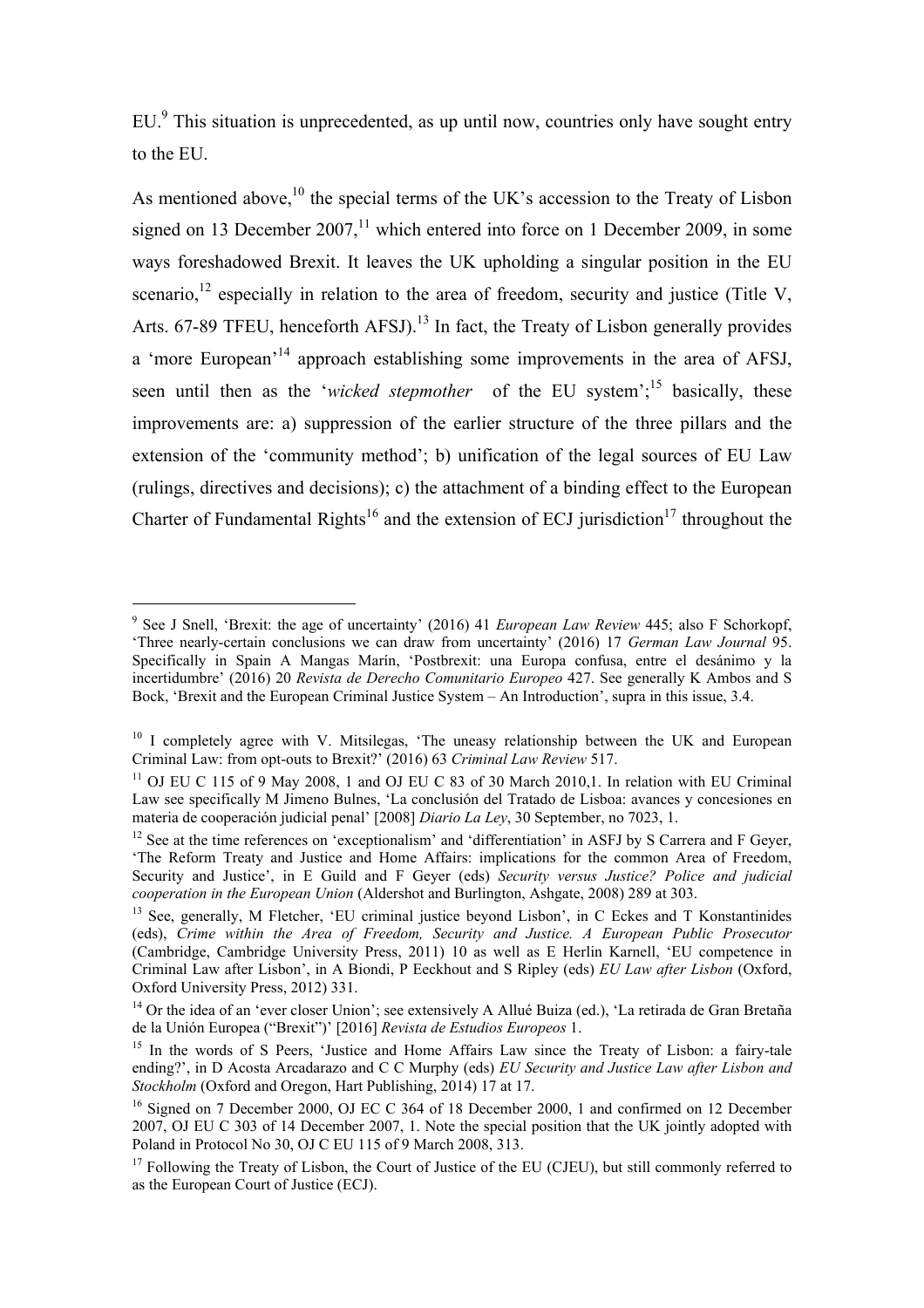area of freedom, security and justice. This last matter represents a key point for the British Government in its arguments for leaving Europe.<sup>18</sup>

The UK and Ireland both signed Protocols 21 and  $36<sup>19</sup>$  accompanying the Treaty of Lisbon, stressing their particular positions in relation to the AFSJ through the opt-in and opt-out clauses.<sup>20</sup> Besides, the UK has benefited from transitional measures for over five years, thereby circumventing the jurisdiction of the ECJ in relation to the AFSJ; this period finished on 1 December 2014, the date on which the UK communicated a list of acts into which it wished to 'opt back'<sup>21</sup>. The whole situation created a sort of 'justice à la carte<sup> $22$ </sup> of benefit to the UK; presaging once again what is now a very real debate over Brexit, that is, the potential loss of national sovereignty including the independence of the British criminal justice system.<sup>23</sup>

In this context, the specific consequences of Brexit in Spain will be analysed in relation to EU Criminal Law policy. The present inquiry will address three different areas: the institutional area, judicial cooperation in application of the principle of mutual recognition, and the area of procedural rights in application of the principle of

<sup>&</sup>lt;sup>18</sup> See E Herlin-Karnell, 'Constitutional principles in the Area of Freedom, Security and Justice' in D Acosta Arcadarazo and C C Murphy (eds) *EU Security and Justice Law after Lisbon and Stockholm* (Oxford and Oregon, Hart Publishing, 2014) 38 at 52.

<sup>&</sup>lt;sup>19</sup> Protocol 21 on the Position of the UK and Ireland in Respect of the Area of Freedom, Security and Justice, consolidated version in OJ EU C 202 of 7 June 2016, 295; Protocol 36 on Transitional Provisions, OJ EU C 115 of 8 May 2008, 322.

<sup>&</sup>lt;sup>20</sup> See for example E Baker, 'The United Kingdom and its Protocol 36 Opt-Out: is police judicial cooperation in criminal matters within the EU losing momentum' (2013) 21 *European Journal of Crime, Criminal Law and Criminal Justice* 237 and H. Labayle, '*Within you, without you*: l'opt out britannique en matière d'entraide répressive' (2013) 23 *Europe: actualité du droit communautaire* 6. As said, a 'result' of the provision of opt in/out clauses is that the 'degree of cooperative participation of the EU Member States in the AFSJ has diminished'; see J de Zwaan, 'The new governance of Justice and Home Affairs: towards further supranationalism' in S Wolff, F A N J Goudappel and J de Zwaan (eds) *Freedom, security and justice after Lisbon and Stockholm* (The Hague, T.M.C. Asser Press, 2011) 7 at 24.

<sup>&</sup>lt;sup>21</sup> Commission Decision 2014/858/EU of 1 December 2014 on the Notification by the United Kingdom of Great Britain and Northern Ireland of its Wish to Participate in Acts of the Union in the Field of Police Cooperation and Judicial Cooperation in Criminal Matters Adopted Before the Entry Into Force of the Treaty of Lisbon and Which are not Part of the Schengen *Acquis*, OJ EU L 345 of 1 December 2014, 6. On the same date a list of Union acts adopted after the entry into force of the Treaty of Lisbon was published, the application of which the UK decided either to opt into or opt out of; see OJ EU C 430 of 1 December 2014, 17 and 23.

<sup>22</sup> See V Mitsilegas, *EU Criminal Law after Lisbon. Rights, trust and the transformation of Justice in Europe* (Oxford, and Portland, Hart Publishing, 2016) 44. As has been stated, the UK has been "*the* major beneficiary of the EU's variable geometry"; see N Walker, 'The European fallout' (2016) 17 *German Law Journal* 125 at 126. Also in general on this 'variable geometry' A Klip, *European Criminal Law. An integrative approach* (3rd ed., Antwerpen, Intersentia, 2016) 61

 $23$  See J Ouwerkerk, 'Criminal justice beyond national sovereignty. An alternative perspective of the Europeanization of Criminal Law' (2015) 23 *European Journal of Crime, Criminal Law and Criminal Justice* 11 at 13.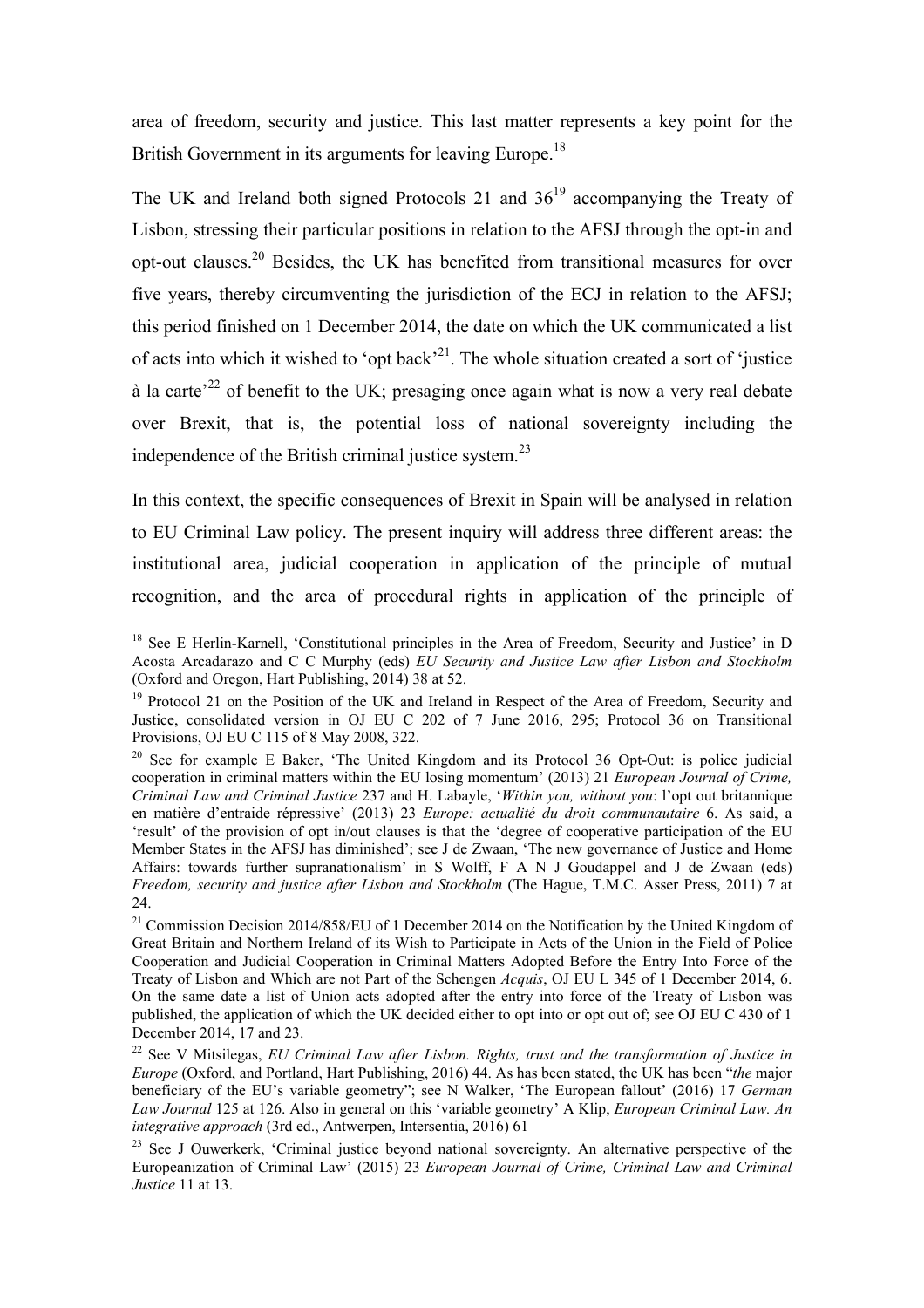approximation of law. It is time for Spain to 'reinvent' its relationship with the UK outside the EU framework.

### **II. INSTITUTIONS AND AGENCIES**

As is well known, at the moment the Proposal for a Council Regulation on the establishment of the European Public Prosecutor's Office<sup>24</sup> ("EPPO") is still under negotiation. A minimum consolidated text still under negotiation appears to have been adopted during the Slovak Presidency of the EU Council<sup>25</sup> as result of the Justice and Home Affairs meeting held on 8-9 December 2016 in Brussels.<sup>26</sup> The UK has opted out of this initiative,  $27$  although it is very active in other EU bodies and agencies<sup>28</sup> such as Eurojust and Europol.<sup>29</sup> In contrast. Spain is very supportive of the EPPO proposal and

<sup>&</sup>lt;sup>24</sup> Brussels, 17.7.2013, COM(2013) 534 final. See specific comments by M Caianiello. 'The Proposal for a Regulation on the establishment of a European Public Prosecutor's Office: everything changes or nothing changes?' (2013) 21 *European Journal of Crime, Criminal Law and Criminal Justice* 115 and L Bachmaier Winter, 'The potential contribution of a European Public Prosecutor in light of the Proposal for a Regulation of 17 July 2013' (2015) 23 *European Journal of Crime, Criminal Law and Criminal Justice* 121. In Spain for example M L Escalada López, 'Los instrumentos de cooperación judicial europea: hacia una futura fiscalía europea' (2014) 18 *Revista de Derecho Comunitario Europeo* 89 at 118 as well as, in general, M A Pérez Marín, 'La futura fiscalía europea', in M Jimeno Bulnes (ed), *Aproximación legislativa versus reconocimiento mutuo en el desarrollo del espacio judicial europeo: una perspectiva multidiciplinar* (Barcelona Bosch, 2016) 265.

<sup>&</sup>lt;sup>25</sup> The most recent public document available still at the time of writing this article was provided by the Presidency to Council on 31 January 2017, n. 5766/17, LIMITE, EPPO 5, EUROJUST 14, CATS 10, FIN 52, COPEN 21, GAF 6, CSC 30 available at http://www.consilium.europa.eu/register/en/content/int/ (last visited: 6 April 2017).

<sup>&</sup>lt;sup>26</sup> 3508th Council meeting, document no 15391/16, PRESSE 67, PR CO 66, available at www.consilium.europa.eu/en/meetings/jha/.../st15391\_en16\_pdf (last visited: 31 March 2017). By contrast, last JHA meeting on 27 and 28 March 2017 did not include any debate on the topic; see press communication available at www.consilium.europa.eu/en/meetings/jha/.../st15391\_en16\_pdf (last visited: 31 March 2017).

<sup>&</sup>lt;sup>27</sup> According to s. 6 (5) (c) EU Act 2011 an Act by the UK Parliament and a referendum are required.

<sup>&</sup>lt;sup>28</sup> The main agencies in the field of judicial cooperation in criminal matters are the liaison magistrates, the European Judicial Network and Eurojust. See M L Escalada López, 'Los instrumentos de cooperación judicial europea: hacia una futura fiscalía europea', above n 24; also id, 'Instrumentos orgánicos: en especial, redes judiciales europea en materia civil, mercantil y penal', in M Jimeno Bulnes (ed) *Nuevas aportaciones al espacio de libertad, seguridad y justicia. Hacia un Derecho Procesal europeo de naturaleza civil y penal* (Granada, Comares, 2014) 47-81 and 'Instrumentos orgánicos de cooperación judicial: magistrados de enlace, red judicial europea y Eurojust' in M. Jimeno Bulnes (ed) *La cooperación judicial civil y penal en el ámbito de la Unión Europea: instrumentos procesales* (Barcelona: Bosch, 2007) 95. Extensively N Alonso Moreda, *La dimensión institucional de la cooperación judicial en materia penal en la Unión Europea: magistrados de enlace, Red Judicial Europea y Eurojust* (San Sebastián, Universidad del País Vasco, 2010).

 $29$  It should be remembered that two of four presidents of Eurojust were British, including the inaugural one (Mike Kennedy) and the current director of Europol (Rob Wainwright) is also from the UK. See information provided on the Interpol website at https://www.europol.europa.eu/director-of-europol (last visited: 31 March 2017).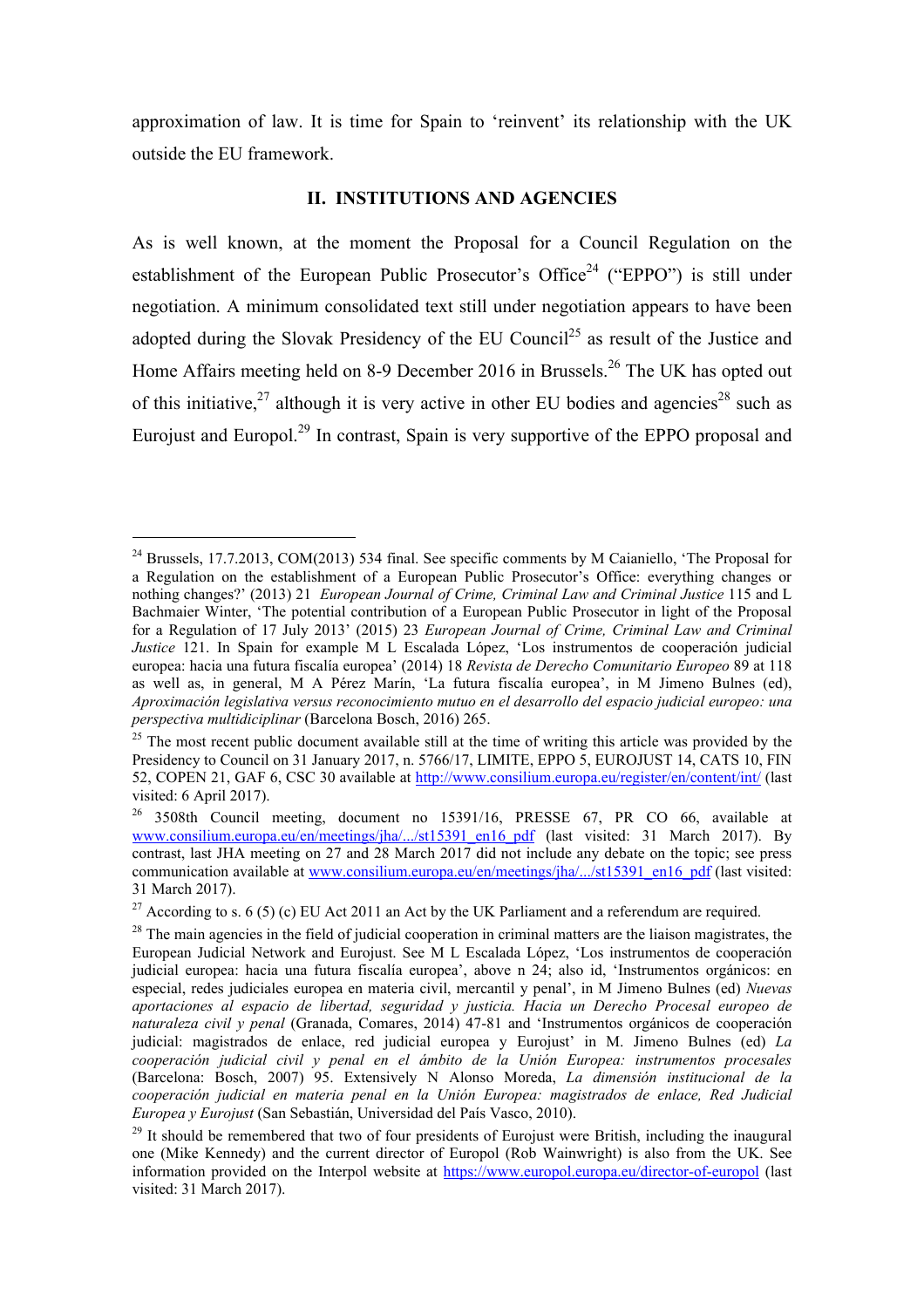numerous seminars as well as publications have been held on the matter over recent years.<sup>30</sup>

According to the earlier opt-back-in clause by the Commission Decision 2014/858/EU of 1 December 2014, $31$  among all the measures listed, several concerning the participation of the UK in EU criminal justice bodies and agencies are also included such as: (7) Council Decision 2002/187/JHA of 28 February 2002 to set up Eurojust with a View to Reinforcing the Fight against Serious Crime,  $32$  (19) Council Framework Decision 2008/976/JHA of 16 December 2008 on the European Judicial Network  $("ENN")$ <sup>33</sup> and (24) Council Decision 2009/371/JHA of 6 April 2009 establishing the European Police Office (Europol).<sup>34</sup> In contrast, the UK unfortunately decided at the time<sup>35</sup> to opt-out of Joint Action  $96/277$ /JHA of 22 April 1996 Concerning a Framework for the Exchange of Liaison Magistrates to Improve Judicial Cooperation between the EU Member States.<sup>36</sup>

This fact is relevant for Spain, because it has always exchanged liaison magistrates with the UK in the past, as an essential mechanism for procedures such as the issuance and enforcement of European Arrest Warrants ("EAW") in line with judicial practice.<sup>37</sup>

<sup>&</sup>lt;sup>30</sup> See for example the book prepared at the time by the Spanish General Prosecutor's Office after the conference held on 24-25 January 2008, J A Espina Ramos and I Vicente Carbajosa (eds), *The future European Public Prosecutor's Office* (Madrid, Center of Legal Studies of the Ministry of Justice, 2009).

<sup>31</sup> Supra note 21. See Mitsilegas, *EU Criminal Law after Lisbon,* above n 22 at 47.

 $32$  OJ EC L 63 of 6 March 2002, 1, amended by Council FD 2003/659/JHA of 18 June 2003, OJ EU L 245 of 29 September 2003, 44 and Council FD 2009/426/JHA of 16 December 2008, OJ EU L 138 of 4 June 2009, 14. See also the information available from the official website http://www.eurojust.europa.eu In relation with such evolution and powers of Eurojust see Mitsilegas, *EU Criminal Law after Lisbon,*  above n 22 at 94-103; also specifically J Vlastnik, 'Eurojust – A cornerstone of the Federal Criminal Justice system in the EU?', in E Guild and F Geyer (eds), *Security versus Justice? Police and judicial cooperation in the European Union* (Aldershot and Burlington, Ashgate, 2008) 35.

<sup>&</sup>lt;sup>33</sup> OJ EU L 348 of 24 December 2008, 130; see also the information available from the Eurojust website https://www.ejn-crimjust.europa.eu/ejn . In Spain, A Galgo Peco, 'La Red Judicial Europea y los nuevos instrumentos de agilización y coordinación' [2002] *Estudios Jurídicos. Ministerio Fiscal* 445.

<sup>&</sup>lt;sup>34</sup> OJ EU L 121 of 15 May 2009, 37; also information available from its website, supra note 26. For a comparative view with Interpol, see for example M Richardot, 'Interpol, Europol' [2002] *Pouvoir. Revue française d'études constitutionnelles et politiques* 77.

<sup>&</sup>lt;sup>35</sup> See list of acts adopted before the entry into force of the Lisbon Treaty in the field of police cooperation and judicial cooperation which ceased to apply to the United Kingdom as from 1 December 2014 pursuant to Article 10 (4) Protocol 36.

<sup>36</sup> OJ EC L 105 of 27 April 1996, 1. For example in Spain L Rodriguez Sol, 'Los magistrados de enlace' (2000) *Diario la Ley,* 14 June, no 5075, http://diariolaley.laley.net

<sup>&</sup>lt;sup>37</sup> At the time there have even been bilateral meetings and seminars with the attendance of British and Spanish practitioners, British liaison magistrates included, e.g., *Bilateral seminar between UK and Spain on EAW implementation* held in Madrid (General Prosecutor's Office) on 21-22 February 2008 with the attendance of Dominic Barre, UK liaison magistrate, among other participants. I am grateful for the information provided by the Public Prosecutor Francisco Jiménez-Villarejo, at present a Spanish national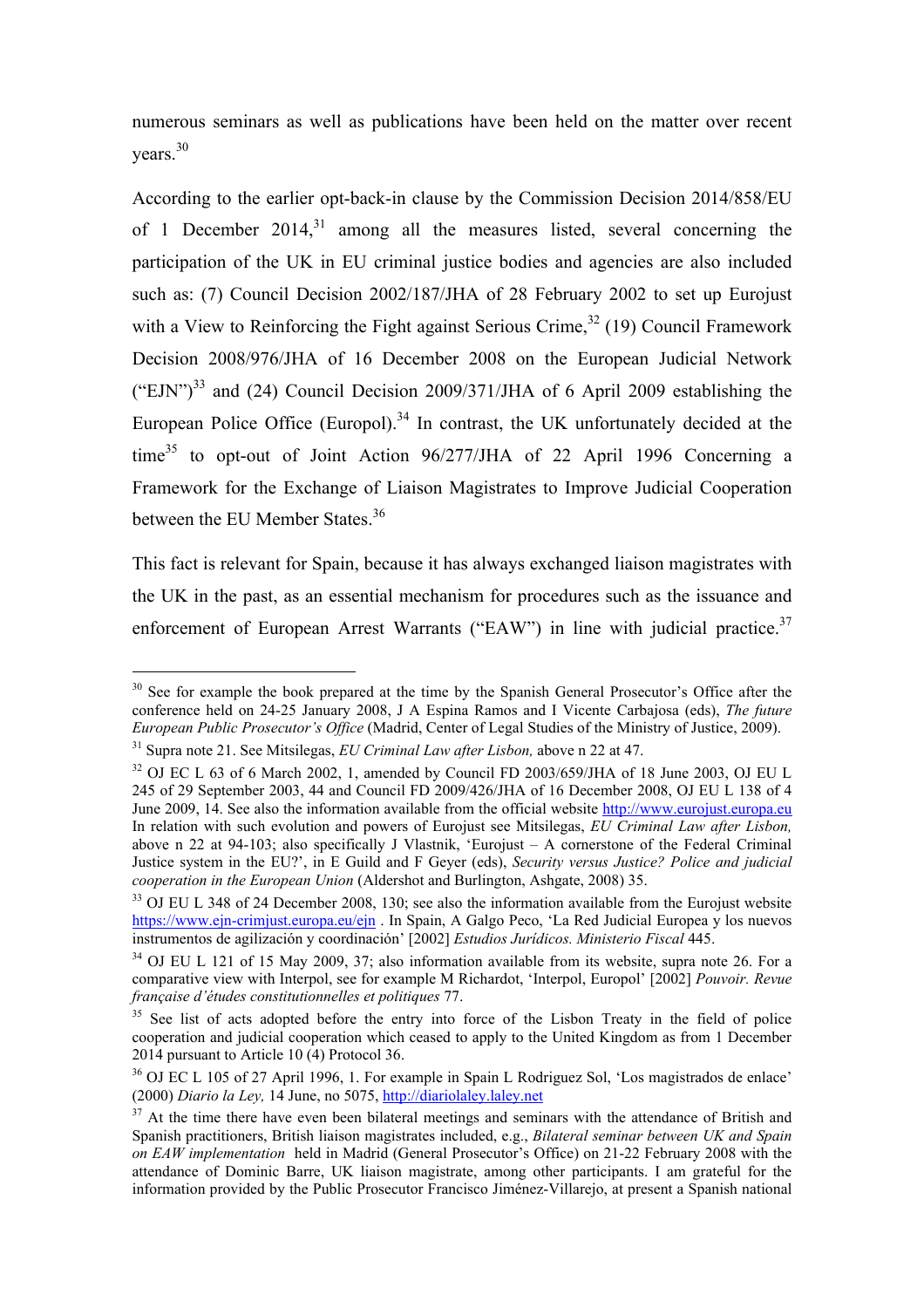Spain also maintains liaison magistrates in France and Italy, countries with which Spain, as with the UK, has a constant flow of 'rogatory letters' (*comisiones rogatorias*) in request for judicial assistance; at the moment the appropriate judicial authorities are Benedict Leonard, the UK liaison magistrate, and Miguel Carmona, the Spanish liaison magistrate. But Spain also exchanges liaison magistrates with non-EU countries such as Morocco<sup>38</sup> in so far as this possibility is recognized specifically in the Spanish Law 16/2006, on 26 May, by which the Statute of the National Member of Eurojust is regulated and the relations with this organ of the EU; in concrete, the possibility is foreseen of establishing positions for liaison magistrates according to 'EU Law, international treaties and reciprocity'.<sup>39</sup> As for other countries, this option will also apply to the UK when and if it becomes a third state outside of the EU.

The example provided by Eurojust is a further argument in favour of such a position in this context. In fact, the College of Eurojust at present includes<sup>40</sup> Deputy National Members and Assistants to National Members together with National Members, and the institution of Liaison Magistrates; in concrete, liaison magistrates from the following three countries: Norway (Petter Sodal), United States (Michael Olmsted), and Switzerland (Maria Schnebli).<sup>41</sup> The probable reasoning behind this maintenance of liaison magistrates with these third states is the frequency of, for example and among other tasks, $42$  joint investigations and the solution of jurisdictional conflicts between one

.

member of Eurojust; see http://www.eurojust.europa.eu/about/structure/college/Pages/nationalmembers.aspx (last visited: 31 March 2017).<br><sup>38</sup> At the moment, Luis Francisco Jorge de Mesa. See list of liaison magistrates for Spain with their

electronic addresses in the 'Guide on best practices for the Spanish judicial authorities to seek the assistance of liaison magistrates, the European judicial network, Eurojust and Iberred' available from the website of the Spanish General Prosecutor's Office https://www.fiscal.es, 3.

<sup>39</sup> Additional first provision; see Spanish Official Journal (*Boletín Oficial del Estado*, henceforth BOE) no 126, 27.5.2006, consolidated version available at https://www.boe.es/buscar/act.php?id=BOE-A-2006- 9294 (last visited: 31 March 2017).

<sup>40</sup> New Art. 2 (7) Council Decision 2002/187/JHA amended by Art. 1 (1) Council Decision 2009/426/JHA. See comments by C Tirado Robles, 'El refuerzo de la cooperación judicial penal en la Unión Europea. Comentario a la Decisión del Consejo 2009/426/JHA, de 16 de diciembre de 2008' [2010] *Revista General de Derecho Europeo* 10.

<sup>41</sup> Information available at http://www.eurojust.europa.eu/about/structure/college/Pages/liaisonmagistrates.aspx (last visited: 31 March 2017).

<sup>42</sup> See Art. 7 Council Decision 2002/187/JHA amended by Art. 1 (6) Council Decision 2009/426/JHA. Also useful on this topic are the annual reports prepared by Eurojust available at http://www.eurojust.europa.eu/doclibrary/corporate/Pages/annual-reports.aspx (last visited: 31 March 2017); according to the 2015 Annual Report (p. 48), "Eurojust provided assistance in 298 involving third States … Of the 63 States, Switzerland (103) was the most frequently involved third State, followed by the USA (36), Norway (34) and Serbia (31)<sup>"</sup>. Precisely the first third States have liaison magistrates as indicated.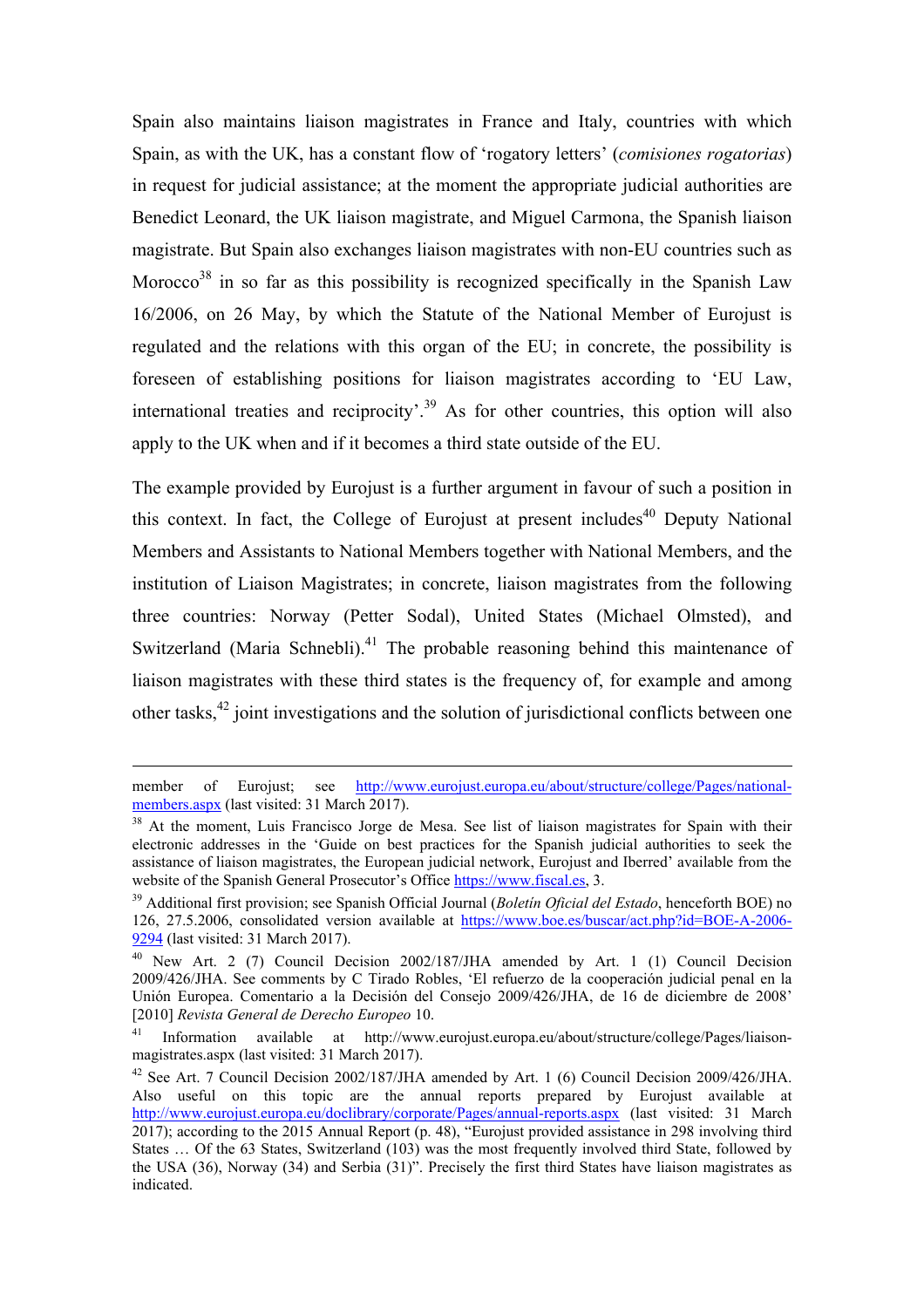of them and any Member States at EU level.<sup>43</sup> Of course, a future liaison magistrate from the UK will also be envisaged when it assumes its status as a third state.

## **III. MUTUAL RECOGNITION INSTRUMENTS: THE EUROPEAN ARREST WARRANT IN PRACTICE**

It should be pointed out that the UK has been always favourable towards the adoption of mutual recognition measures on behalf of judicial cooperation in criminal matters and police cooperation. Hardly surprisingly, the UK also participates in the adoption of the Directive 2104/241/EU of the European Parliament and of the Council of 3 April 2014 regarding the European Investigation Order in Criminal Matters ("EIO"),<sup>44</sup> the implementation of which must take place by 22 May 2017 according to Article 36 (1). The last-mentioned order replaces the previous Council Framework Decision 2008/978/JHA of 18 December 2008 on the European Evidence Warrant for the purpose of Obtaining Objects, Documents and Data for Use in Proceedings in Criminal Matters.<sup>45</sup> In fact, the UK had already announced its agreement to that change and its wish to accept the EIO,<sup>46</sup> but the proximity of Brexit means that its transposition and practical application is more than unlikely.<sup>47</sup>

<sup>&</sup>lt;sup>43</sup> Practice by Eurojust indicates its involvement in conflicts of jurisdiction not only between Member States but also with third states; see some cases with third states in prior Eurojust Annual Report 2015, 50. Also comments in relation with some examples on the topic of conflicts of jurisdiction by N Alonso Moreda, 'Eurojust, a la vanguardia de la cooperación judicial en materia penal en la Unión Europea' (2012) 16 *Revista de Derecho Comunitario Europeo*, 119 at 135. See also, generally, in relation with such liaison magistrates from third states N. Alonso Matera, La dimension institucional de la cooperación judicial en material penal en la Unión Europea: magistrados de enlace, Red Judicial europea y Eurojust (San Sebatián, Servicio Editorial UPV) 234.

<sup>44</sup> OJ EU L 130 of 1 May 2014, 1. See M Jimeno Bulnes, 'Orden europea de investigación en materia penal', in M Jimeno Bulnes (ed), *Aproximación legislativa versus reconocimiento mutuo en el desarrollo del espacio judicial europeo: una perspectiva multidiciplinar* (Barcelona Bosch, 2016) 151 with various relevant references of interest. Also basically L Bachmaier Winter, 'Transnational evidence. Towards the transposition of Directive 2014/241/EU regarding the European Investigation Order in criminal matters' (2015) 9 *Eucrim* 47; at the time, criticism by A Mangiaracina, 'A new and controversial scenario in the gathering of evidence at the European level: the Proposal for a Directive on the European Investigation Order' (2014) 14 *Utrecht Law Review* 113.

<sup>&</sup>lt;sup>45</sup> OJ EU L 350 of 30 December 2008, 72-92. See Art. 34 (2) Directive 2014/241/EU; also according to further Art. 1 Regulation 2016/95/EU of the European Parliament and of the Council of 20 January 2016 Repealing Certain Acts in the Field of Police Cooperation and Judicial Cooperation in Criminal Matters, OJ EU L 26 of 2 February 2016, 9.

<sup>&</sup>lt;sup>46</sup> See list of acts adopted before the entry into force of the Lisbon Treaty in the field of police cooperation and judicial cooperation which have been amended by an act applicable to the United Kingdom adopted after the entry into force of the Lisbon Treaty and which therefore remain applicable to the United Kingdom as amended or replaced, 2014/C 430/04, above num. 21.

 $47$  See Mitsilegas, The uneasy relationship between the UK and European Criminal Law: from opt-outs to Brexit?', above n 10 at 530, regretting its abandonment.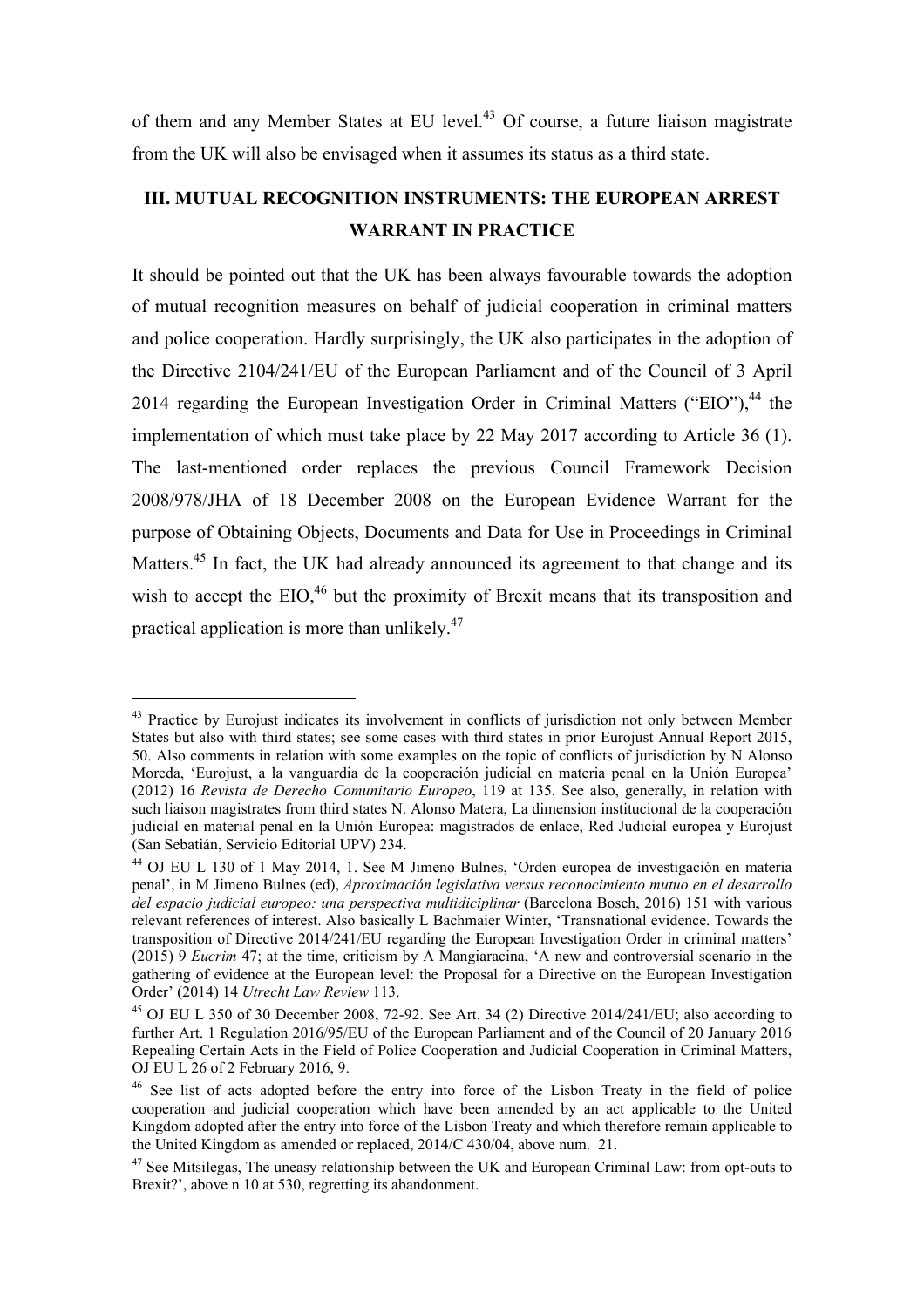It must be recalled that the idea of the mutual recognition of judicial decisions as the 'cornerstone of judicial cooperation in both civil and criminal matters within the Union'48 established as a principle at the Tampere European Council (1999) was the fruit of a British presidency. The Home Secretary to the government of Tony Blair, Jack Straw launched<sup>49</sup> the new project at the Cardiff European Council (1998).<sup>50</sup> The UK placed mutual recognition on the agenda as an alternative to legislative harmonization, the common minimum standards of which are to date unavoidable in EU territory. <sup>51</sup> The harmonization process threatened to compromise the continuance of the Common Law system in EU Law as the majority of the then 15 Member States follow the Civil Law system.<sup>52</sup> The UK revolutionized the field of European judicial cooperation with this project, drawn from the well-known judgment of *Cassis de Dijon*<sup>53</sup>. The application of the principle of mutual recognition in the EU judicial area opened the door to a sort of free circulation of judicial decisions, which became the fifth community freedom or, for others, the *roaming*<sup>54</sup> of judicial cooperation in criminal matters.

UK interest in instruments of mutual recognition is evident in its decisions to back several Framework Decisions relating to judicial cooperation in criminal matters, in

<sup>48</sup> Conclusion no 33; see Tampere European Council 15 and 16 October 1999, Presidency Conclusions, available at http://www.europarl.europa.eu/summits/tam\_en.htm (last visited: 31 March 2017); cf. also K Ambos and S Bock, 'Brexit and the European Criminal Justice System – An Introduction', supra in this issue, 3.4.

<sup>&</sup>lt;sup>49</sup> It appears that its origin was at a lunch on March 1998, as recalled by H G Nilsson, 'Mutual trust or mutual distrust', in G De Kerchove and A Weyembergh (eds), *La confiance mutuelle dans l'espace pénal européen/ Mutual trust in the European Criminal Area* (Brussels, Editions de l'Université Libre de Bruxelles, 2005) 29 at 29.

<sup>&</sup>lt;sup>50</sup> In fact Conclusion no 39 also reproduces the mutual recognition principle requesting a "greater mutual" recognition of each other courts'" in order to achieve "effective judicial cooperation in the fight against cross border crime"; see Cardiff European Council, 15 and 16 June 1998, Presidency Conclusions, available at http://www.europarl.europa.eu/summits/car1\_en.htm (last visited: 31 March 2017).

<sup>51</sup> Seen as the approximation of laws; see further ch. 3. Also M Jimeno Bulnes, *Un proceso europeo para el siglo XXI* (Madrid, Civitas & Thomson Reuters, 2011) 35.

<sup>52</sup> See M Jimeno Bulnes, 'Perspectiva de la orden europea de detención y entrega: el principio de reconocimiento mutuo y la cooperación judicial en la Unión Europea', in J Burgos Ladrón de Guevara (ed), *La cooperación judicial entre España e Italia* (San Sebastián, Instituto Vasco de Derecho Procesal, 2017) 5. Also, for a comparative view between Common Law and Civil Law tradition applied to criminal procedure see M Jimeno-Bulnes, 'American criminal procedure in a European context' (2013) 21 *Cardozo Journal of International and Comparative Law* 409.

<sup>53</sup> CJEU, *Rewe Zentrale AG v. Bundesmonopolverwaltung für Branntwein,* No 120/78 (ECLI:EU:C:1979:42)*,* Judgment (20 February 1979). See recently A Mattera, 'La reconnaissance mutuelle: une valeur historique ancienne, un principe juridique intégrationniste, l'assise politique d'un modèle de société humaniste: à l'occasion du 30e anniversaire de l'arrêt "Cassis de Dijon"' [2016] *Revue du droit de l'Union Européenne* 457.

<sup>54</sup> Expression from L Marafioti, 'Orizzonti investigativi europei, assistenza giudiziaria e mutuo riconoscimento', in T Bene (ed) *L'ordine europeo d'indagine: criticità e prospettivi* (Turin, Giapicchelli, 2016) 9 at 12.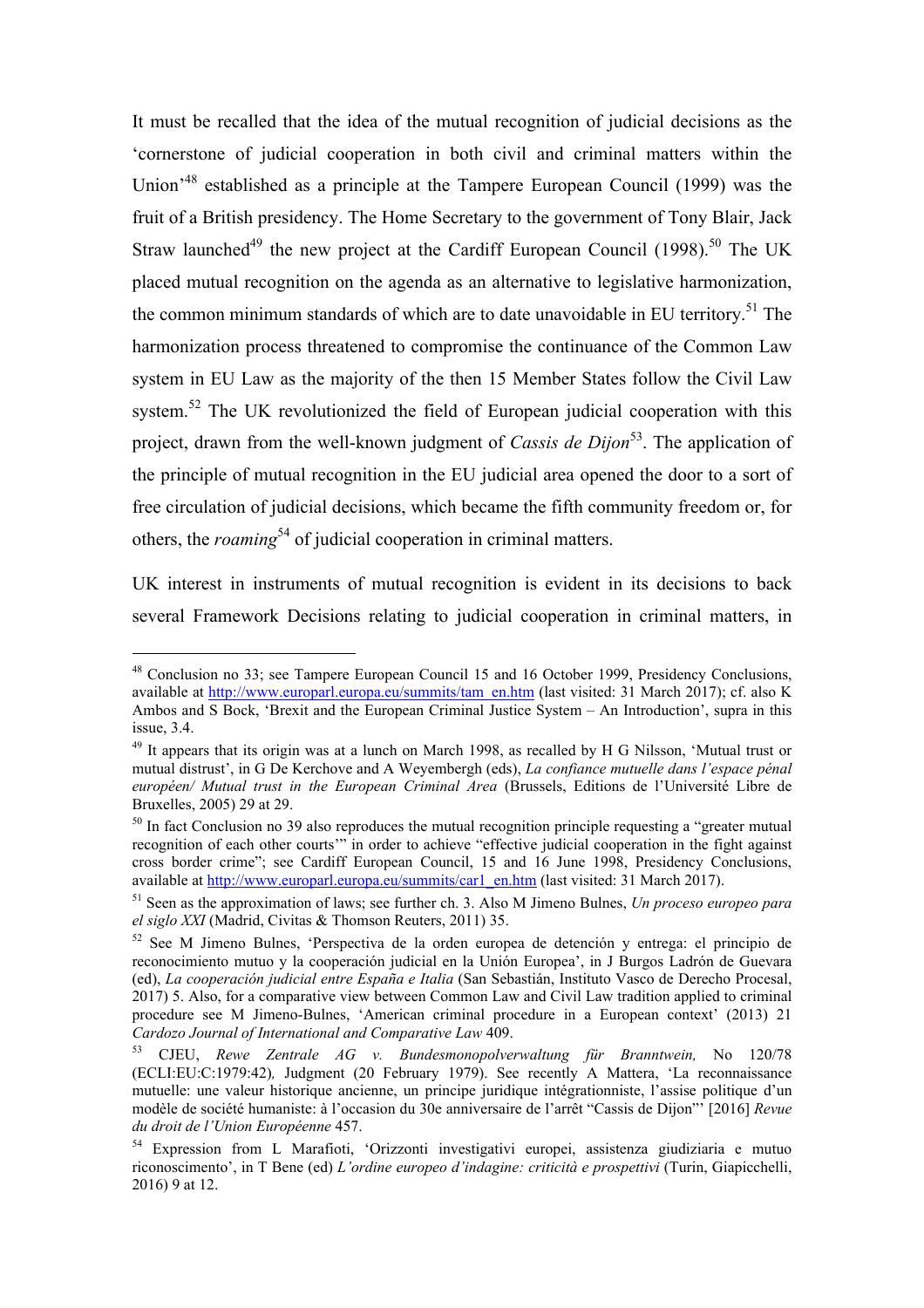accordance with the previous Commission Decision 2014/858/EU of 1 December 2014.<sup>55</sup> The most relevant one is, undoubtedly, Council Framework Decision 2002/584/JHA of 13 June 2002 on the European Arrest Warrant and the Surrender Procedures between Member States.<sup>56</sup> It was transposed through the Extradition Act 2003 in the UK<sup>57</sup> and through Law 3/2003, on March  $14<sup>th</sup>$ , on the European Arrest Warrant and Surrender in Spain,<sup>58</sup> where it has now been replaced by the general law on mutual recognition in criminal matters.<sup>59</sup> Both UK and Spain have been very active

<sup>55</sup> See supra note 21 and S Peers, 'Justice and Home Affairs Law since the Treaty of Lisbon: a fairy-tale ending?', above n 15 at 27. As example from a procedural view, besides the EAW: (12) Council FD 2005/214/JHA on the Application of the Principle of Mutual Recognition to Financial Penalties, OJ EU L 76 of 22 March 2005, 16; (13) Council FD 2006/783/JHA on the Application of the Principle of Mutual Recognition to Confiscation Orders, OJ EU L 328 of 24 November 2006, 59; (18) Council FD 2008/909/JHA on the Application of the Principle of Mutual Recognition to Judgments in Criminal Matters Imposing Custodial Sentences or Measures Involving Deprivation of Liberty for the Purpose of Their Enforcement in the European Union, OJ EU L 327 of 5 December 2008, 27; (25) FD 2009/829/JHA of 23 October 2009 on the Application between Member States of the European Union, of the Principle of Mutual Recognition to Decisions of Supervision Measures as an Alternative to Provisional Detention, OJ EU L 294 of 11 November 2009, 2. However, it is considered to be the EAW 'the single most important pre-Lisbon police and criminal justice measure' according to House of Lords EU Committee; see E. Baker, 'The United Kingdom and its Protocol 36 Opt-Out: is police judicial cooperation in criminal matters within the EU losing momentum', above n 20 at 244.

<sup>56</sup> OJ EU L 190 of 18 July 2002, 1, amended by Council FD 2009/299/JHA Enhancing the Procedural Rights of Persons and Fostering the Application of the Principle of Mutual Recognition to Decisions Rendered in the Absence of the Persons Concerned at the Trial, OJ EU L 81 of 27 March 2009, 24. On the EAW see also Ambos and Bock, 'Brexit and the European Criminal Justice System – An Introduction', above n 48 at 3.4.1.

<sup>&</sup>lt;sup>57</sup> Enacted on 20 November 2003 and available at http://www.legislation.gov.uk/ukpga/2003/41/contents (last visited: 31 March 2017). For a comparative view between EAW implementation in UK and Spain at the time see M Jimeno-Bulnes, 'The enforcement of the European Arrest Warrant. A comparison between Spain and the UK' (2007) 15 *European Journal of Crime, Criminal Law and Criminal Justice* 263.

<sup>&</sup>lt;sup>58</sup> BOE no 65, 17.3.2003, 10244-10258 available at https://www.boe.es/diario\_boe/txt.php?id=BOE-A-2003-5451 (last visited: 31 March 2017). See M Jimeno Bulnes, 'La orden europea de detención y entrega: aspectos procesales' (2004) *Diario la Ley,* 19 March, no 5979, 1 and 'Orden de detención europea' in M. Jimeno Bulnes (ed.), *La cooperación judicial civil y penal en el ámbito de la Unión Europea: instrumentos procesales*, supra note 29, 299-348.

<sup>59</sup> Art. 34-62 Law 23/2014, on 20 November, on mutual recognition of criminal resolutions in the European Union, BOE no 282, 21.11.2014, 95437-95993 available at https://www.boe.es/diario\_boe/txt.php?id=BOE-A-2014-12029 (last visited: 31 March 2017). See also comments by M Jimeno Bulnes, 'La orden europea de detención y entrega: análisis normativo', in C Arangüena Fanego, M de Hoyos Sancho and C Rodriguez-Medel Nieto (eds) *Reconocimiento mutuo de resoluciones penales en la unión Europea* (Cizur Menor, Aranzadi, 2015) 35.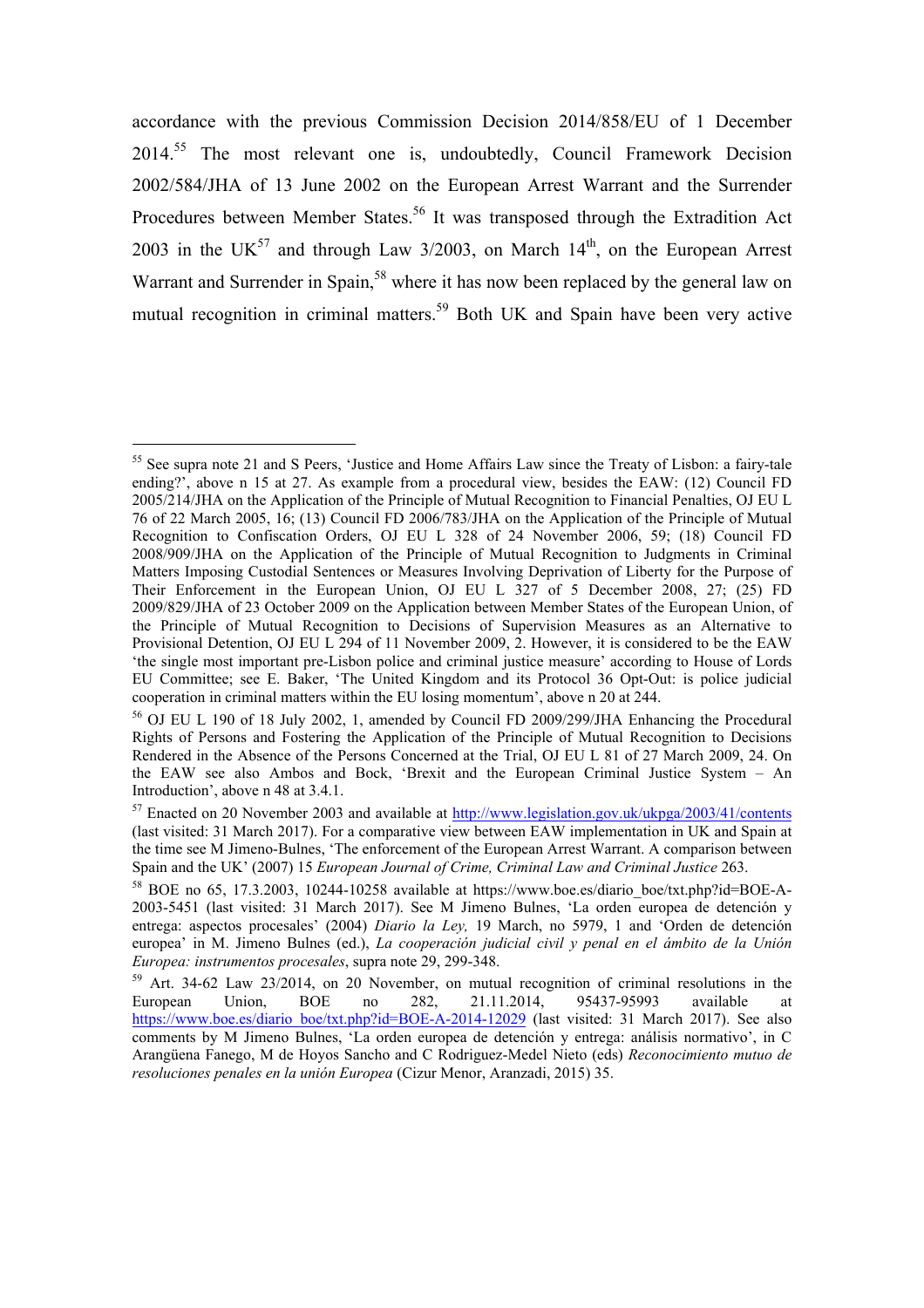Member States giving rise to a large corpus of national case-law, <sup>60</sup> sometimes with ECJ intervention in response to requests for preliminary rulings, as in the *Melloni* case.<sup>61</sup>

In addition to the success of the EAW in general terms for all Member States according to official statistics,  $62$  a further relevant judicial practice between the UK and Spain can be appreciated. Approximately 30/40 persons are annually surrendered by Spain to the UK within the framework of the EAW as recently reported by the British liaison magistrate.<sup>63</sup> Bilateral cooperation between Spain and the UK works especially well in relation with both terrorism and drug-trafficking cases; while the former are especially related to Spain, the latter are more likely to relate to UK.<sup>64</sup>

Concerning terrorism cases in Spain where an EAW is issued to the UK, judicial practice following the 11 March 2004 terrorist attacks in Madrid may be mentioned;<sup>65</sup> here, some of the accused were handed over by the UK to be tried in Spain. In concrete, the British judicial authorities deported the suspect under the alias 'Botines' on 15 April 2006 to Spain, where he had been convicted on July 2003. The EAW issued by Spanish

 $60$  In Spain specifically see comments on national jurisprudence by M Jimeno Bulnes. The application of the European Arrest Warrant in the European Union. A general assessment', in C Fijnaut and J Ouwerkerk (eds), *The future of police and judicial cooperation in the European Union* (Leiden & Boston, Martinus Nijhoff Publishers, 2010) 285 at 291; also extensively M Jimeno Bulnes, 'Régimen y experiencia práctica de la orden de detención europea', in M Jimeno Bulnes (ed) *Justicia versus seguridad en el espacio judicial europeo* (Valencia, Tirant lo Blanch, 2011) 109.

<sup>61</sup> CJEU, *Melloni v Ministerio Fiscal,* No. C-399/11 (ECLI:EU:C:2013:107), GC Judgment (26 February 2013), after the request by Spanish Constitutional Court (*Tribunal Constitucional*) available from the ECJ search page http://curia.europa.eu/jcms/jcms/j\_6/en/ the case caused great debate at both a European and a national level. See criticism by A. Tinsley, 'Note on the reference in case C-388' (2012) 3 *New Journal of European Criminal Law* 19; also L Bachmaier Winter, 'Más reflexiones sobre la sentencia *Melloni* : primacía, diálogo y protección de los derechos fundamentales en juicios *in absentia* en el Derecho Europeo' [2015] *Civitas. Revista española de derecho europeo* 153.

 $62$  See information available at https://e-justice.europa.eu/content\_european\_arrest\_warrant-90-en.do (last visited: 31 March 2017), although not all Member States have provided data. Appropriate table indicates along 2014: 14.700 issued EAWs, 9.660 traced and/or arrested persons and 5.480 surrendered persons.

<sup>63</sup> Mr. Benedict Leonard, 'Las consecuencias del Brexit. Cooperación con el Reino Unido', Reunión anual ReDPE 'Los retos del espacio Libertad, Seguridad y Justicia UE en el año 2016' (Madrid, 16 December 2016). I am grateful to my colleague Regina Garcimartín-Montero, who helped preparing a summary of his speech.

<sup>&</sup>lt;sup>64</sup> Between 1978 and 1985 there were no agreements on extradition in place between Spain and England, although British criminals continue to evade justice in southern Spain. See for example both judgments by National Court, no 3/2014 of 28 March (JUR 2014/121514) and no 26/2014 of 27 October (JUR 2014/267054) available from the Spanish case-law database http://www.aranzadidigital.es Both are related to the conviction of several suspects, some born in the UK, who had also committed drugtrafficking offenses in the UK; it is stated in the 'police statement' (*atestado*) reports that the UK intended to issue an EAW after agreement between a prosecutor from the UK Crown Prosecution Service (CPS), who had travelled to Cadiz, and the Spanish anti-drug prosecutor in Cadiz.

<sup>&</sup>lt;sup>65</sup> Other cases related to terrorism involving Spain and the UK have been presented by T Konstantinides, 'The Europeanization of extradition: how many light years away to mutual confidence' in C. Eckes and T. Konstantinides (eds), *Crime within the Area of Freedom, Security and Justice. A European Public Prosecutor* (Cambridge, Cambridge University Press, 2011) 192 at 201.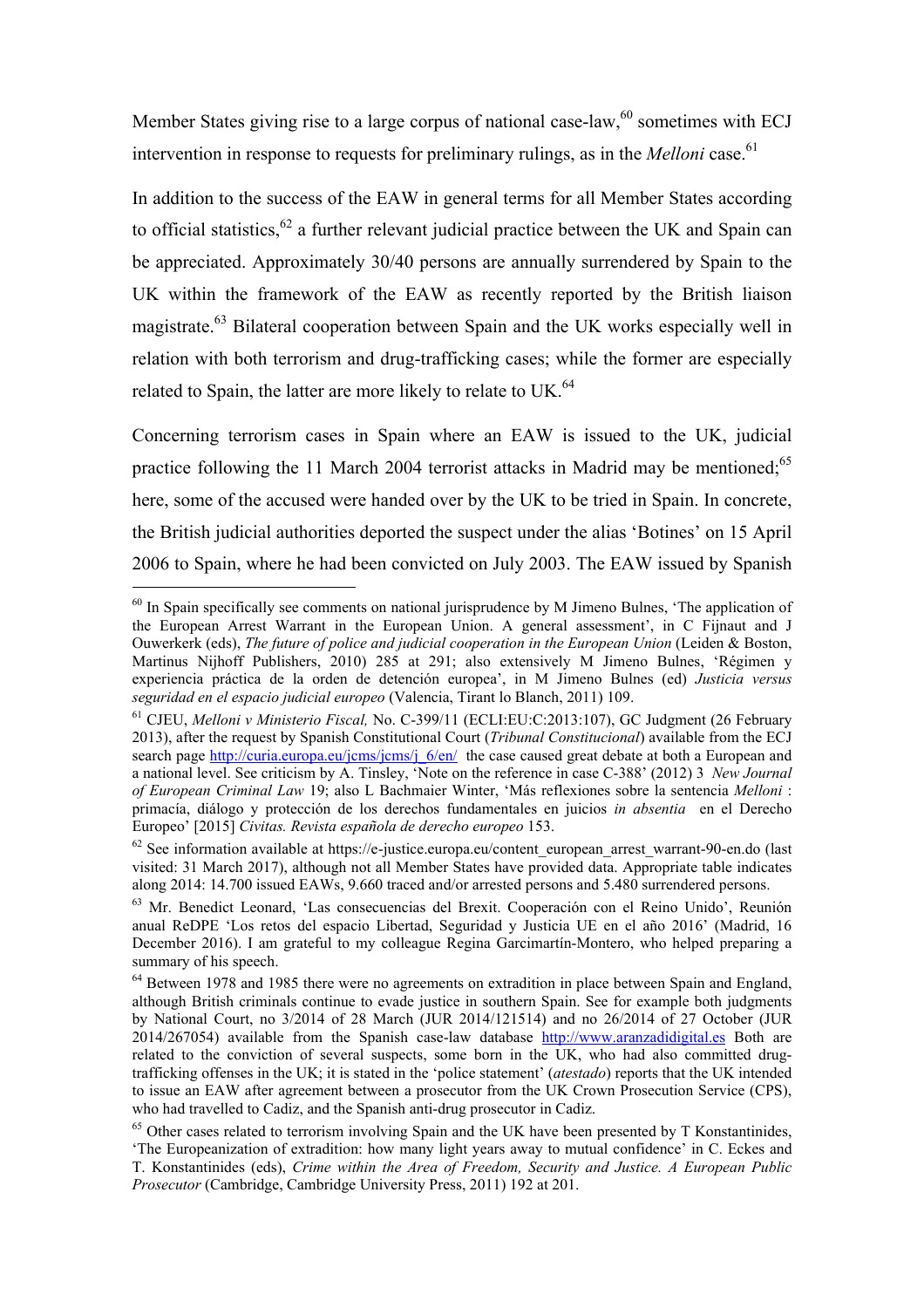Central Judge of the Investigative was issued on 12 August 2004, but there were requests from the UK for additional information relating to the facts and the dates on which the crimes were committed; hence the delay in the enforcment of the EAW.<sup>66</sup> Despite his acquittal, due to the application of the exclusionary rule (*prueba ilícita*) in relation to telephone tapping authorised by the courts in Spain, the execution of the EAW was essential in order to ensure the presence of the accused at the trial, which would not otherwise have been held under Spanish procedural rules.<sup>67</sup>

Although bilateral cooperation between the UK and Spain on EAW generally functions quite well (especially, as said, in relation to matters of terrorism),<sup>68</sup> there are however cases in which an EAW issued by Spanish judge or court<sup>69</sup> is not enforced by the British judicial authorities. In these cases, the only solution it is to employ the traditional instruments of mutual assistance such as, the delivery of an international arrest warrant; hence, the warrant issued on 13 August 2015 by the Central Judge of the Investigative no  $5<sup>70</sup>$  in which a 'letter rogatory' requested international judicial assistance, following the failure of an earlier EAW issued by same Central Judge of the Investigative on 17 November 2014. The EAW in question had in fact been upheld in the first instance by a

<sup>66</sup> See information provided by National Court judgment no 56/2007 on 28 September (JUR 2008/261227) available from http://www.aranzadidigital.es (restricted access). All of the accused persons were acquitted in the judgment that declared the nullity of the evidence presented at the trial, based on telephone tapping authorized by the courts without sufficient evidence of criminal activity.

<sup>67</sup> Art. 786 (1) Spanish Act on Criminal Procedure (*Ley de Enjuiciamiento Criminal,* henceforth LECrim) available at https://www.boe.es/buscar/act.php?id=BOE-A-1882-6036 (last visited: 31 March 2017); an English version may be purchased from the Spanish Ministry of Justice website http://www.mjusticia.gob.es/cs/Satellite/Portal/es/servicios-ciudadano/documentacion-publicaciones/ publicaciones/traducciones-derecho-espanol (last visited: 31 March 2017); note that it is the original act

promulgated in 1882 after further amendments and not the new one enacted in 2016, despite the information provided by the Spanish Ministry of Justice. The provision expressly states that 'attendance by the accused and the defence lawyer is compulsory at the oral trial'; the only possible exception to this rule takes place when 'where the requested punishment does not exceed two years imprisonment or, if of a different type, where it does not last more than six years'.

 $68$  See, for example, a recent judgment of the National Court no 8/2016, on 6 May (ARP 2016/632, available at http://www.aranzadidigital.es); here the accused was surrendered by the UK on 20 July 2012 in execution of an EAW issued by the Central Judge of the Investigative on 10 February 2004 and convicted of perpetrating several crimes of terrorism.

 $69$  According to previous and new Spanish Law in implementation of the EAW, only judges and courts can issue an EAW in Spain; see Art. 35 (1) Law 23/2014, on 20 November, on mutual recognition of criminal resolutions in the European Union, BOE no 282, 21.11.2014, 95437-95993. See also comments by M. Jimeno Bulnes, by M Jimeno Bulnes, 'La orden europea de detención y entrega: análisis normativo', above n 60 at 42.

<sup>70</sup> ARP 2015/827 available at http://www.aranzadidigital.es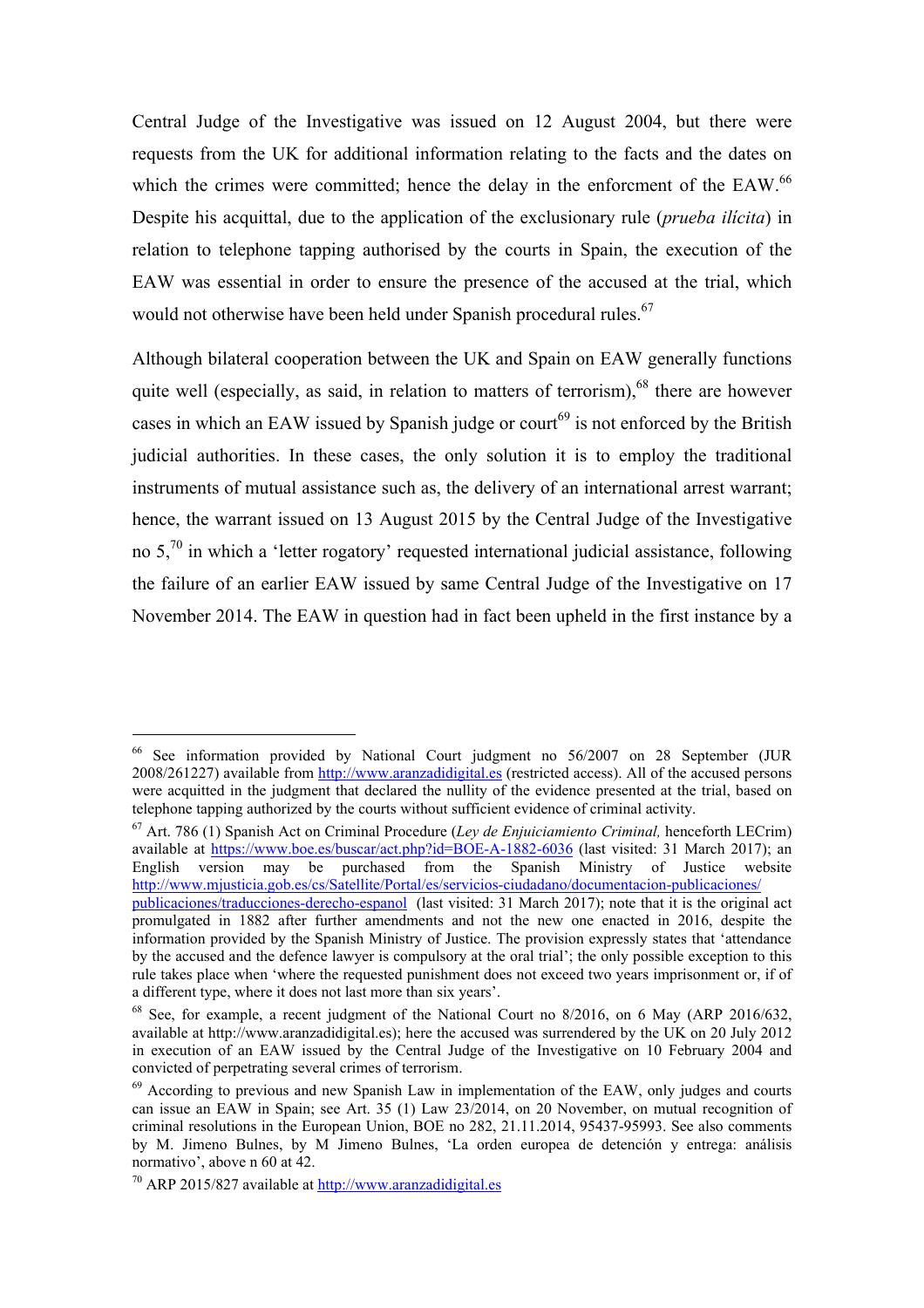Senior District Judge, but had then been revoked on appeal before the High Court of Justice (Oueen's Bench Division).<sup>71</sup>

The likely solution after Brexit, if it is the case that EAW proceedings between UK and Member States cease, could be to resort to bilateral agreements, in order to establish fast-track surrender treaties. Previous bilateral fast-track surrender treaties might be recalled, enacted before the adoption of EAW, such as those between Italy and Spain<sup>72</sup> and between Spain and the UK among others; the most recent one is the bilateral treaty signed in Madrid on 23 November 2001. These treaties could once again be employed, as any return to the obsolete mechanisms of extradition would not make any sense.<sup>73</sup>

# **IV. THE APPROXIMATION OF LEGISLATIVE INSTRUMENTS: PROCEDURAL RIGHTS**

The UK has been less encouraging in relation to the adoption of measures on the protection of the fundamental rights of individuals and their procedural rights.<sup>74</sup> To some extent, the UK considers that 'human rights law emanating from Europe', or EU judicial cooperation in criminal matters, 'hinders extradition',<sup>75</sup> which is obviously not the case as long as both areas are 'inherently' connected.<sup>76</sup> In this context, since the adoption of the Treaty of Lisbon, the EU has gradually increased the protection of individual rights;<sup>77</sup> the best example being the adoption of the so-called Roadmap for

<sup>&</sup>lt;sup>71</sup> Case CO/1724/2015 & CO/1815/2015, judgment by the Administrative Court of this section on 31 July 2015 against the judgment of a Senior District Judge (Westminster Magistrates Court) on 14 April 2015 upholding the appeal brought by the accused, alias Antxon, a member of ETA Basque terrorist group. He was accused of various crimes related to terrorism such as belonging to a terrorist organization and false employment of public documents.

 $72$  Protocol on the pursuit of serious crime by superseding extradition within a common area of justice, signed in Rome on 28 November 2000. See comment by B Reverón Palenzuela, 'Notas sobre el tratado suscrito entre España e Italia para la persecución de delitos graves de 28 de noviembre de 2000. Especial referencia a la extradición de condenados en rebeldía' [2001] *Anales de la Facultad de Derecho* 401.

<sup>73</sup> On this opinion, eg, J Dedeyne-Amann, 'L'extradition: un anachronisme au sein de l'Union européenne', in G de Kerchove and A Weyembergh (eds.) *La reconnaissance mutuelle des decisions judiciaires pénales dans l'Union européen/ Mutual recognition of judicial decisions in the penal field within the European Union* (Bruxelles , Editions de l'Université Libre de Bruxelles, 2001) 177.

 $74$  See Mitsilegas, 'The uneasy relationship between the UK and European Criminal Law: from opt-outs to Brexit?' supra note 10 at 519.

<sup>&</sup>lt;sup>75</sup> P Arnell, 'The European Human Rights influence upon UK extradition – Myth debunked' (2013) 21 *European Journal of Crime, Criminal Law and Criminal Justice* 317 at 317.

<sup>76</sup> See specifically H Raulus, 'Fundamental rights in the area of freedom, security and justice', in S Wolff, F A N J Goudappel and J de Zwaan (eds) *Freedom, security and justice after Lisbon and Stockholm* (The Hague, T.M.C. Asser Press, 2011) 21-240.<br><sup>77</sup> See Ouwerkerk, 'Criminal justice beyond national sovereignty. An alternative perspective of the

Europeanization of Criminal Law', above n 23 at 28.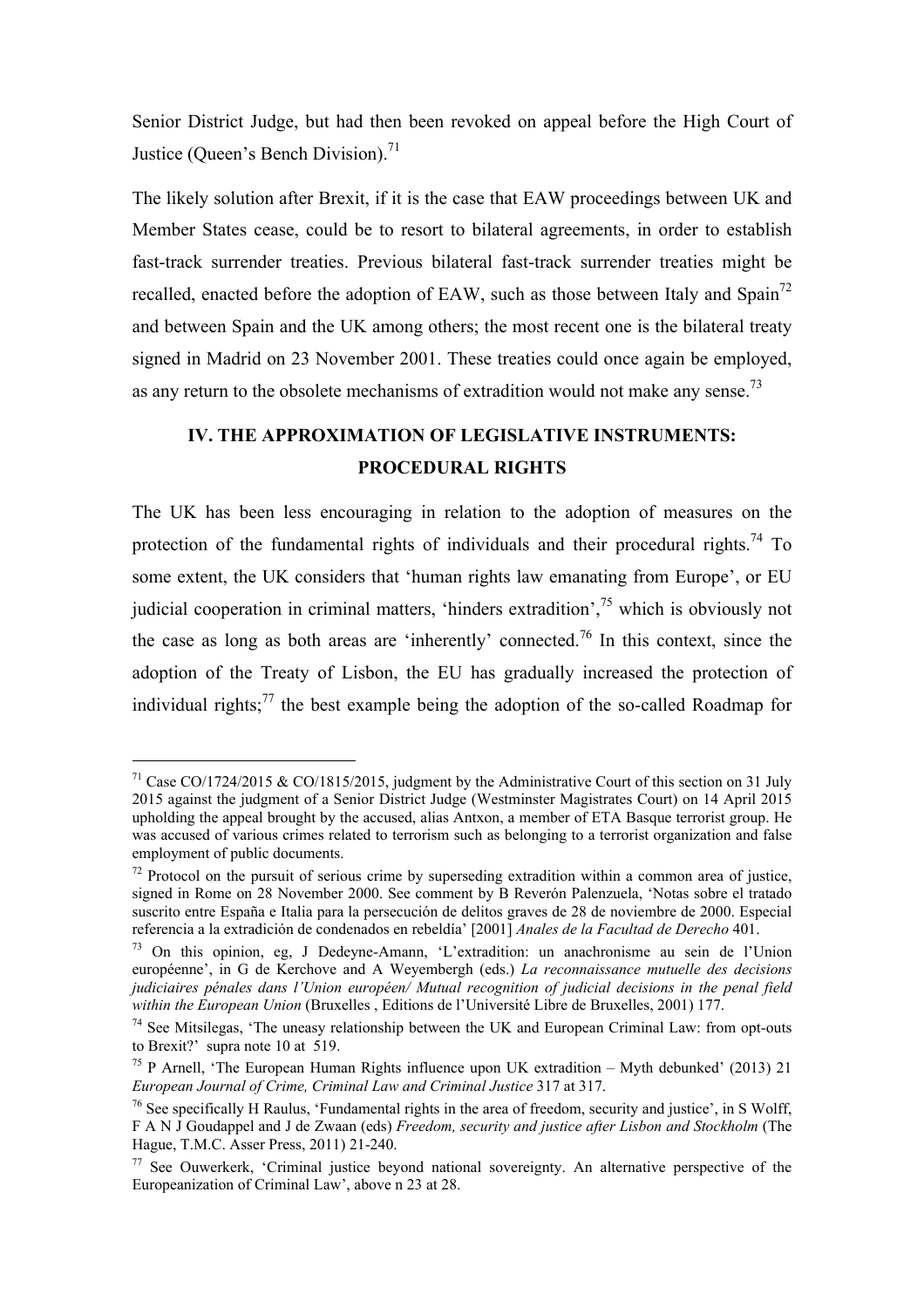strengthening procedural rights of suspects or accused persons in criminal proceedings<sup>78</sup> in 2009 providing minimum rules in this area.

In fact, the UK agreed to the first measures adopted in 2010 and 2012 in the field of interpretation and translation and in relation to the right to information in criminal proceedings.<sup>79</sup> In contrast, the UK has shown little inclination to participate in any further regulation on procedural rights, since the enactment of Directive 2013/48/EU of 22 October 2013 on the Right of Access to a Lawyer in Criminal Proceedings.<sup>80</sup> Its decision is borne out by its voting record on this initiative in the Council of the EU, ${}^{81}$  as well as those related to further regulation on the presumption of innocence, procedural safeguards for children, and legal aid.<sup>82</sup>

<sup>78</sup> Resolution of the Council of 30 November 2009, OJ EU C 295 of 4 December 2009, 1. See specifically M Jimeno-Bulnes, 'The EU Roadmap for strengthening procedural rights of suspected or accused persons in criminal proceedings (2009) 2 *Eucrim*, 157; see also Centre for European Policy Studies, *Towards common standards on rights of suspected and accused persons in criminal proceedings in the EU?* (Brussels:, 2010) available at https://www.ceps.eu/publications/towards-common-standards-rightssuspected-and-accused-persons-criminal-proceedings-eu (last visited: 31 March 2017).

 $79$  Directive 2010/64/EU of the European Parliament and of the Council on the Right to Interpretation and Translation in Criminal Proceedings, OJ EU L 280 of 26 October 2010, 1, and Directive 2012/13/EU of the European Parliament and of the Council on the Right to Information in Criminal Proceedings, OJ EU L 142 of 1 June 2012, 1, both of them implemented in Spain under the Organic Law 5/2015, on 27 April 2015, amending especially Arts. 118 and 520 LECrim, BOE no 101, 28.4.2015, 36559-36568 available at official website https://www.boe.es/ See comments on the Spanish transposition of these directives by C Arangüena Fanego, 'Nuevos avances en la harmonización de garantías procesales en la Unión Europea', in M I González Cano (ed), *Cooperación judicial penal en la Unión Europea. Reflexiones sobre algunos aspectos de la investigación y el enjuiciamiento en el espacio europeo de justicia penal* (Valencia, Tirant lo Blanch, 2016) 267.

<sup>80</sup> OJ EU L 294 of 6 November 2013, 1, implemented in Spain under Organic Law 13/2015, on 5 October, amending again Arts. 118 and 520 LECrim. See comments on European regulation by M Jimeno Bulnes, 'La Directiva 2013/48/UE del Parlamento Europeo y del Consejo de 22 de octubre de 2013 sobre los derechos de asistencia letrada y comunicación en el proceso penal: ¿realidad al fin?' (2014) 18 *Revista de Derecho Comunitario Europeo* 443; also L Bachmaier Winter, 'The EU Directive on the right to access to a lawyer: a critical assessment', in S Ruggeri (ed), *Human Rights in European Criminal Law. New developments in European legislation and case-law after the Lisbon Treaty*  (Heidelberg, Springer International, 2015) 111. On Spanish legal practice see also a brief comment by M Jimeno Bulnes, 'La nueva configuración del derecho de asistencia letrada en la Unión Europea', in I Díaz-Picazo Giménez and J. Vegas Torres (eds), *Derecho, justicia, universidad. Liber Amicorum a Andrés de la Oliva Santos,* t.II, (Madrid, Editorial universitaria Ramón Areces, 2016) 1855 at 1878.

<sup>&</sup>lt;sup>81</sup> See voting result, document no 14515/13, 7 October 2013, VOTE 59, INF 162, PUBLIC 168, available through the search form of the European Council website http://www.consilium.europa.eu/register/ as well as other voting records on previous directives on procedural rights in criminal proceedings.

 $82$  Directive 2016/343/EU of the European Parliament and of the Council on the Strengthening of Certain Aspects of the Presumption of Innocence and of the Right to be Present at the Trial in Criminal Proceedings, OJ EU L 65 of 11 March 2016, 1; Directive 2016/800/EU of the European Parliament and of the Council on Procedural Safeguards for Children who are Suspects or Accused Persons in Criminal Proceedings, OJ EU L 132 of 25 May 2016, 1; Directive 2016/1919/EU of the European Parliament and of the Council on Legal Aid for Suspects and Accused Persons in Criminal Proceedings and for Requested Persons in European Arrest Warrant Proceedings, OJ EU L 297 of 4 November 2016, 1. For a general review of these new directives see different papers under common title 'Focus: procedural rights and cooperation – New tendencies' (2016) 10 (1) *Eucrim*.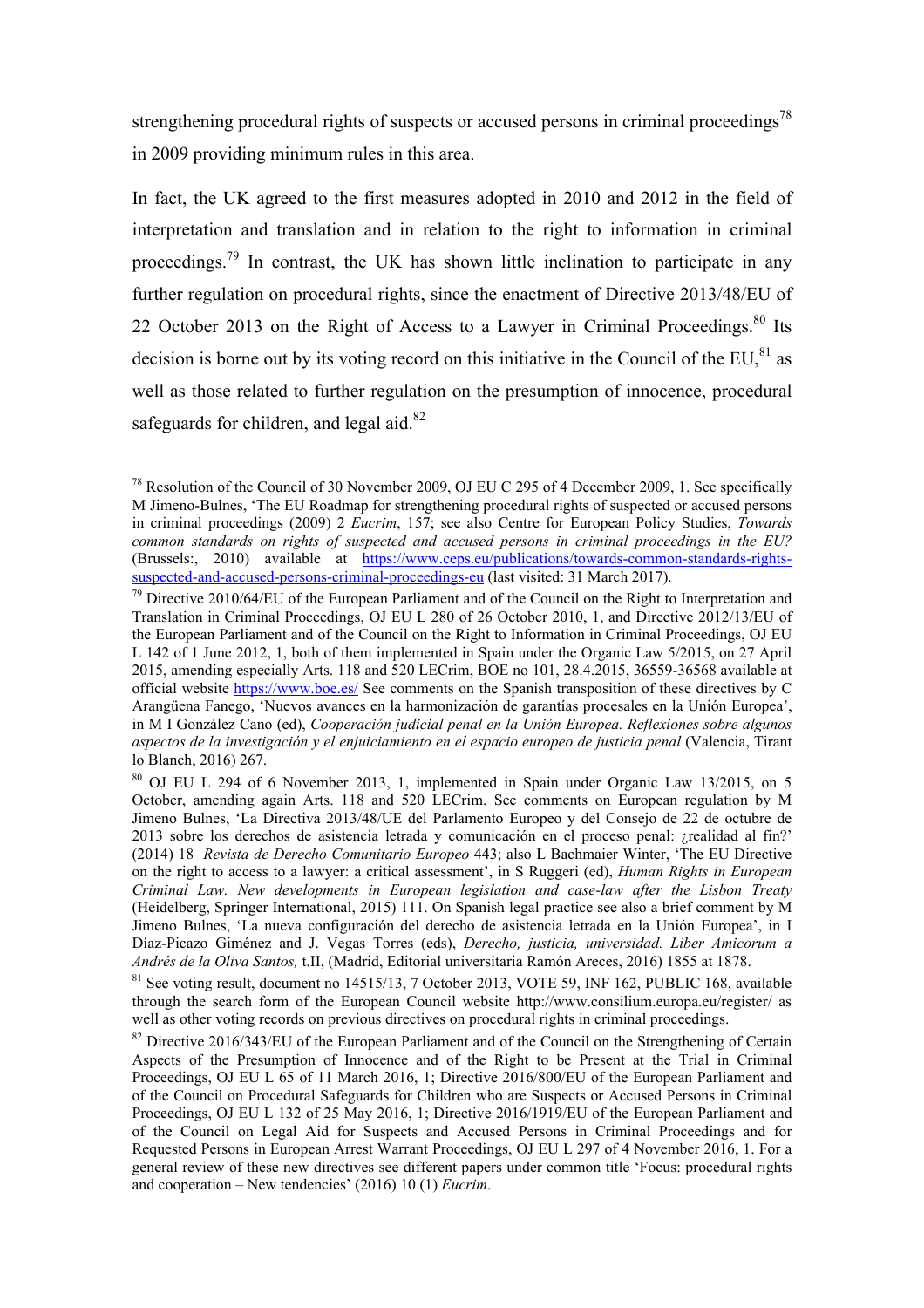The thorniest issue in the previous Proposal for a Council FD on Certain Procedural Rights in Criminal Proceedings throughout the EU launched by the European Commission in 2004 was precisely the right to legal counsel.<sup>83</sup> This right is contemplated throughout police questioning according to the *Salduz* doctrine,<sup>84</sup> which up until now was not provided for in all national legislations in the Member States. $85$  In the UK, some exceptions are also expressly contemplated in relation to serious offences such as terrorism according to Art. 56 PACE, $86$  which has been accepted by the European Court of Human Rights ("ECtHR").<sup>87</sup> Hence, its alignment with the group of countries (Czech Republic, Ireland, Malta and Slovakia) that at the time defended the sufficiency of Ars. 5 and 6 ECHR for the protection of the procedural rights of suspects and/or accused persons in criminal proceedings.<sup>88</sup> However, numerous examples of case-law pronounced in Strasbourg have censured EU Member States (including the UK and Spain) for the violation of procedural rights.<sup>89</sup>

Spain also has its own experiences of failing to comply with the procedural rights recognized in the new directives. Not surprisingly, it has also experienced important issues in relation to the enforcement of certain procedural rights of suspected persons

<sup>83</sup> On 28 April 2004, COM(2004) 328 final. See comments by M Jimeno-Bulnes, 'The Proposal for a Council Framework Decision on certain procedural rights in criminal proceedings throughout the European Union', in E Guild and F Geyer (eds), *Security versus Justice? Police and judicial cooperation in the European Union* (Aldershot and Burlington, Ashgate, 2008) 171.

<sup>84</sup> ECtHR, *Salduz v. Turkey,* Application no. 36391/02, Judgment (27 November 2008); also more recently, for example, ECtHR, *Yilmaz Demir v. Turkey,* Application no. 44767/06, Judgment (15 October (2013) and *Navone and others v. Monaco,* Application nos. 62880/11, 62892/11 and 62899/11, Judgment (24 October 2013).

<sup>85</sup> For a comparative review, see E Cape, J Hodgson, T Prakken and T Spronken (eds), *Suspects in Europe: procedural rights at the investigative stage of the criminal process in the European Union* (Antwerpen and Oxford, Intersentia, 2007) 19-20 in relation with the exception to legal advice during police cross-examination.

<sup>86</sup> Police and Criminal Evidence Act 1984, available at http://www.legislation.gov.uk/ukpga/1984/60/contents (last visited: 16 February 2017). Similar information is also available online from the British government at https://www.gov.uk/arrested-yourrights/legal-advice-at-the-police-station (last visited: 31 March 2017).

<sup>87</sup> See for example the case of *Ibrahim and others v. the United Kingdom* (2014) ECHR 1392, judgement on 16 December 2014 rejecting a possible violation of Art. 6 (3) (c) ECHR; the detainees were accused of committing the London bombings in July 2005 in which 52 people lost their lives.

<sup>&</sup>lt;sup>88</sup> According to document no 11788/06, 4 September 2006, DROIPEN 49, available at the EU Council website http://www.consilium.europa.eu/register/en/, questioning the relationship between the EU Proposal on procedural rights and the CHR, suggesting that the Council of Europe be consulted on the matter.

<sup>&</sup>lt;sup>89</sup> In relation to the UK, see for example Arnell, 'The European Human Rights influence upon UK extradition – Myth debunked', above n 75. Also, in relation with ECtHR tasks see generally  $\dot{M}$  Egan, 'Non-conviction based sanctions: the Court of Justice v. the European Court of Human Rights, who decides?' (2011) 19 *European Journal of Crime, Criminal Law and Criminal Justice* 167.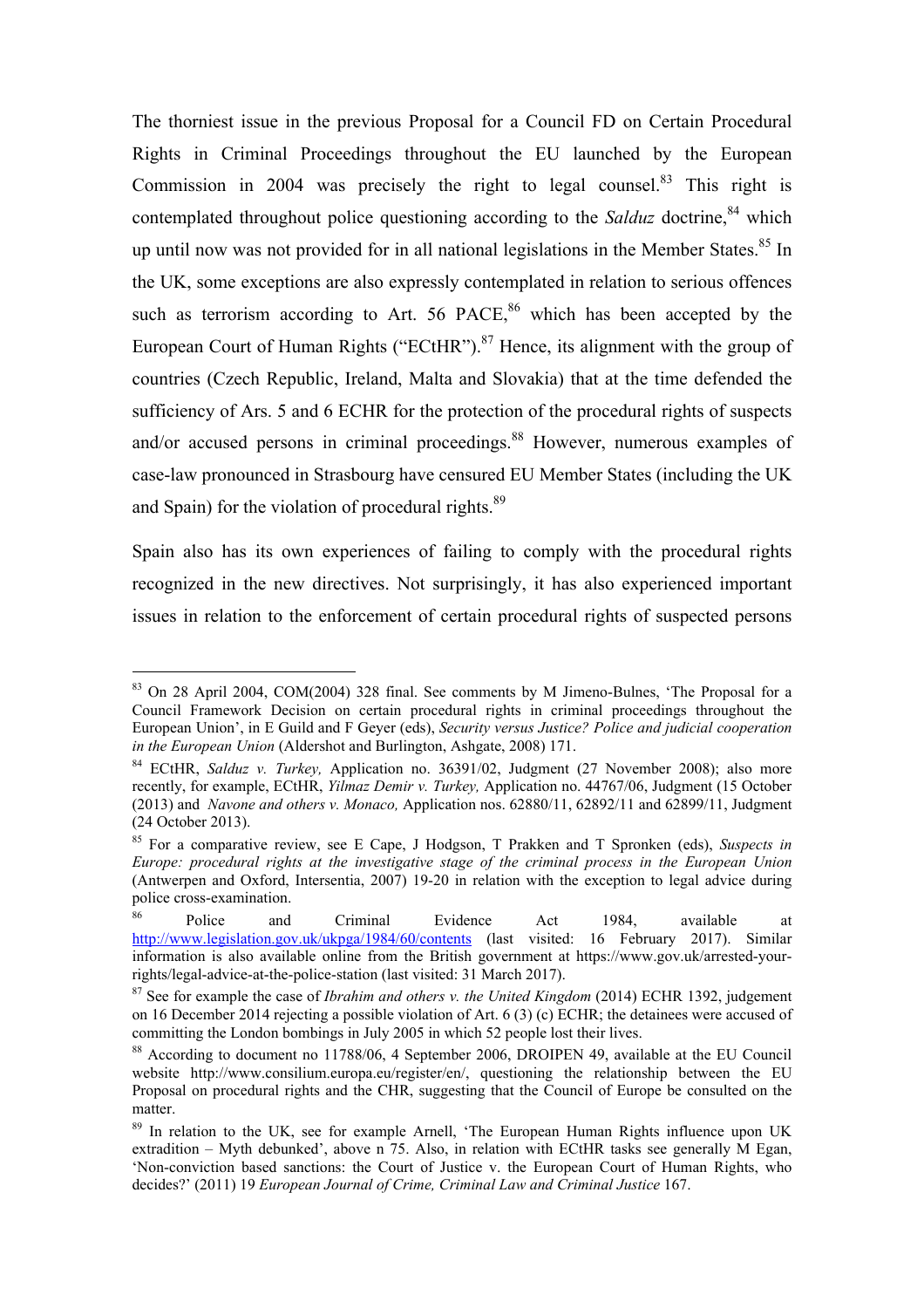held in police detention,<sup>90</sup> because there is no clear provision, for example, on the right to private consultation between counsel and client before police questioning, guaranteed in Art. 3 (3) (a) Directive 2013/48/EU, even though the right to legal assistance is guaranteed in Arts. 118 and 520 of the Spanish Act on Criminal Procedure (*Ley de Enjuiciamiento Criminal* or LECrim). <sup>91</sup> Spanish lawyers have another 'axe to grind' in relation to detention in police headquarters, which is access to police reports (*atestado*) and interviews of suspects held in detention. The direct effect of Art. 7 of Directive 2012/13/EU of the European Parliament and of the Council of 22 May 2012 on the Right to Information in Criminal Proceedings<sup>92</sup> ensures access to such reports, repeatedly demanded by the Spanish Bar Associations. A very recent constitutional judgement from the Spanish Constitutional Court of 30 January  $2017<sup>93</sup>$  has upheld that direct effect in response to an appeal for relief (*amparo*) from a Spanish citizen, whose lawyer was denied access to a police report on his questioning; the citizen in question was arrested on 11 June 2014, some days after the deadline of 2 June 2014 set for the transposition of the Directive according to its Art. 11 (1).

### **V. CONCLUDING REMARKS**

At the time of writing Theresa May has triggered Art. 50 TEU by way of a formal letter handed in person to Council President Donald Tusk.<sup>94</sup> The proceedings in the British

<sup>90</sup> See R Rivero Ortiz, 'Asistencia letrada al letrado y la normativa comunitaria. El anhelado fin del abogado convidado de piedra y del tancredismo profesional' [2015] *Diario La Ley*, 31 March, no 8511, http://diariolaley.laley.net. See also generally in relation to new European procedural regulation Klip, *European Criminal Law. An integrative approach.* above n 22 at 260 et ff; in relation to Spanish criminal procedure specifically see at the time L Bachmaier Winter and A del Moral García, *Criminal Law in Spain,* (2 ed., The Hague, Wolters Kluwer, 2012) 205.

<sup>&</sup>lt;sup>91</sup> Carefully worded as 'the right to meet in private and communicate with the lawyer'; such communication can take place, for example, by telephone. See P García Molina, 'La transposición de la Directiva 2013/48/UE en lo que respecta al derecho a la asistencia de letrado en los procesos penales a la luz del Anteproyecto de Ley Orgánica de modificación de Ley de Enjuiciamiento Criminal' [2015] *Revista General de Derecho Europeo*, 9.

 $92$  See above n 80. See comments by V Faggiani, 'El derecho a la información en los procesos penales en la UE: la Directiva 2012/13/UE, de 22 de mayo de 2012' (2013) (30) *Revista General de Derecho Procesal*, http://www.iustel.com; also from the practitioners' view F J Saénz de Pipaón y del Rosal, 'Asistencia al detenido y … ¿derecho de información?' (2015) *Diario La Ley*, 31 March, no 8511, http://diariolaley.laley.net

<sup>&</sup>lt;sup>93</sup> Defence appeal no 7301/2014. I am grateful to my colleagues Nicolás Cabezudo and Camino Vidal, as this judgement is not yet available through the search form of the Spanish Constitutional Court website http://hj.tribunalconstitucional.es/es

 $94$  Full text of Theresa May's letter to EU Council is available at http://www.bbc.com/news/uk-politics-39431070 (last visited: 2 April 2017). The British press has reported it as 'the breakdown of a decades long-marriage' comparing with a divorce; see for example https://www.theguardian.com/politics/2017/mar/29/britain-and-eu-the-breakdown-of-a-decades-longmarriage (last visited: 31 March 2017). In Spain see JA Yturriaga Barberán, 'Divorcio a la inglesa: el comienzo del fin del Brexit' [2017] *Diario La Ley*, 30 March, no 8952, http://diariolaley.laley.net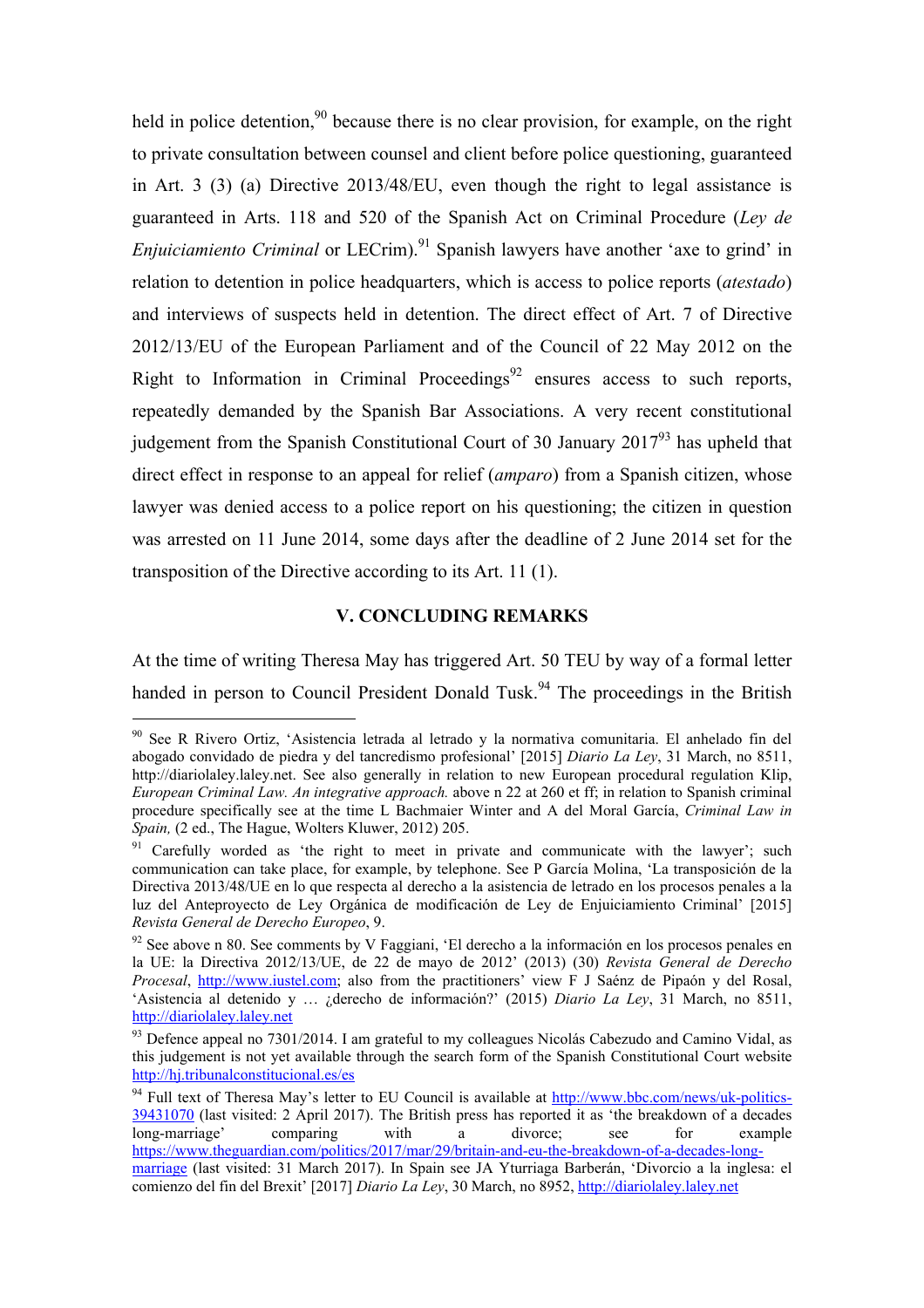Parliament to invoke Art. 50 TFEU for the withdrawal of the UK from the EU are fully underway.<sup>95</sup> Significant concern has already been raised about the consequences of Brexit in different areas and not only in European Criminal Law. This is the case, for example, of EU citizens living in  $UK<sub>1</sub><sup>96</sup>$  to whom a sort of permanent residency has been unsuccessfully proposed;  $97$  and vice-versa, for the millions of UK nationals residing in EU countries, especially in the south of Europe, and particularly in southern Spain.<sup>98</sup>

There are grave concerns in the UK over two main topics in relation to European Criminal Law policy according to two reports prepared by the UK Parliament of December 2016. One is the UK-UE security goal to be achieved through police and judicial cooperation in criminal matters with the maintenance of British participation in EU agencies, if possible, and the provision of alternatives to mutual recognition instruments. <sup>99</sup> In the case of participation in agencies, the UK is especially interested in maintaining cooperation with Europol and Eurojust; in relation to the latter, it is examining the roles of Norwegian, Swiss and American liaison magistrates posted by their respective countries that are not EU members as mentioned earlier.<sup>100</sup>

In the case of mutual recognition instruments, the main objective is certainly to maintain an instrument as close as possible to the EAW, which, as stated, 'is a critical component of the UK's law enforcement capabilities'.<sup>101</sup> After exploring other options,  $102$  it looks as though the best alternative will be to substitute the EAW by the

<sup>95</sup> European Union (Notification of Withdrawal) Bill 2016-17 available at http://services.parliament.uk/bills/2016-17/europeanunionnotificationofwithdrawal.html (last visited: 31 March 2017).

<sup>&</sup>lt;sup>96</sup> A total of 131.335 Spaniards are registered at Spanish Consulates in the UK (110.838 in the Consulate General of Lodon and 20.497 in the Edinburgh Consulate) according to the latest data from the Ministry of Foreign Affairs. However, the real number is likely to be higher, as it is common for people not to register at the Consulate, even if they live permanently outside of Spain. Recently, the Spanish Embassy in London has established a specific service to resolve doubts of its citizens residing in the UK or who wish to move there to work or study; see information provided in (2017) *Diario La Ley,* March 30, num.

<sup>8953,</sup> http://diariolaley.laley.net<br><sup>97</sup> See inf ormation provided, eg, at https://www.theguardian.com/politics/2017/feb/08/mps-reject-brexitbill-amendment-to-protect-eu-citizens-in-uk (last visited: 31 March 2017).

<sup>98</sup> See M Corera Izu, 'Brexit: la gran oportunidad. "Nuestros británicos"' (2017) *Diario La Ley*, 3 February, no 8914, http://diariolaley.laley.net.

<sup>&</sup>lt;sup>99</sup> See House of Lords, European Union Committee, 'Brexit: future UK-EU security and police cooperation'.  $7^{\text{th}}$  Report. Session 2016-17. HL paper 77 available at cooperation',  $7<sup>th</sup>$  Report, Session 2016-17, HL paper 77 available at https://www.parliament.uk/documents/lords-committees/eu-home-affairs-subcommittee/Evidence-Brexit-Policing.pdf (last visited: 31 March 2017).

 $100$  See ibid at 23-24.

 $101$  See ibid at 38.

<sup>&</sup>lt;sup>102</sup> In particular, 1957 Council of Europe Convention on Extradition; see HL Report, 'Brexit: future UK-EU security and police cooperation', above n 98 at 38.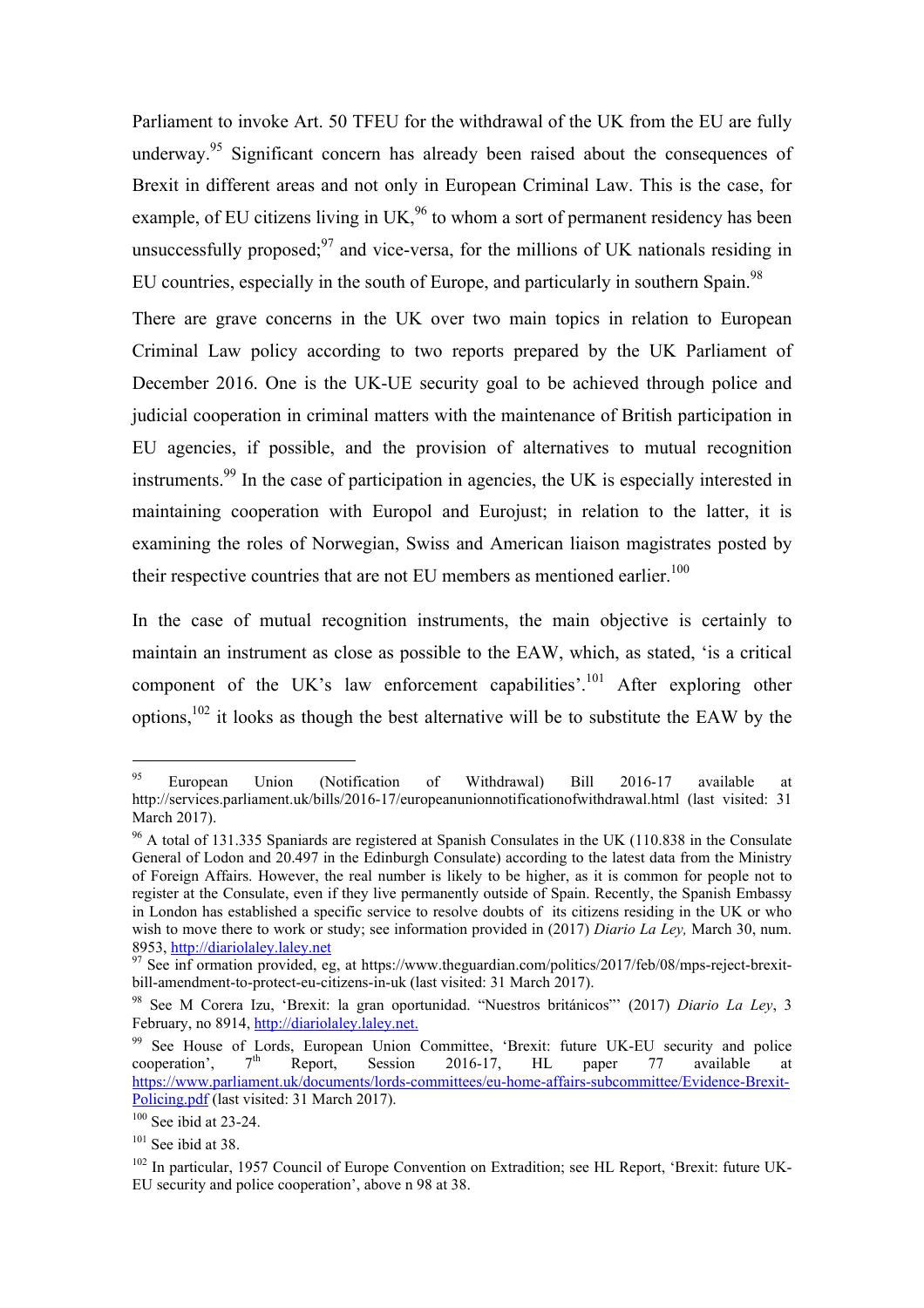provision of bilateral extradition agreements similar to those that exist between both Norway and Iceland and the  $EU^{103}$  There is also the possibility of signing 'fast-track surrender' bilateral treaties, similar to those that previously existed between UK and Spain, in 2001, before the EAW. Nevertheless, there are doubts over the efficiency of each solution with regard to the grounds for refusal that may be added (e.g., nationality).

In contrast, the future of the second topic is much more uncertain, as it is the protection of fundamental (and procedural) rights. As previously mentioned, there is great controversy over the residence rights of EU nationals currently in the UK and UK nationals in  $EU^{104}$  and major concerns over any sort of fundamental rights guaranteed under EU Law. The fear is recognized that the new government will reduce some of the fundamental rights (although it is unclear which ones) acquired under EU Law;<sup>105</sup> besides, the guidance according to new directives on procedural rights and CJEU case law will be missed. All in all, it has been argued that the so-called Great Repeal Bill should maintain 'any fundamental rights, which UK citizens currently possess under EU Law'.

Finally, it is worthwhile noting the temporal coincidence of the Brexit process with the celebration of the  $60^{th}$  anniversary of the Treaty of Rome on March  $27^{th}$ .<sup>106</sup> The UK may be reconsidering the risks of leaving the EU or at least reviewing the real consequences of the imminent negotiations and what may in reality be achieved. Whatever the future holds for the EU, with or without the UK, can be summarized in President Donald Tusk's letter to the 27 heads of remaining Member States before the

 $\overline{a}$ 

<sup>104</sup> House of Commons & House of Lords, Joint Committee on Human Rights, 'The human rights implications of Brexit', 5th Report, Session 2016-17, HL paper 88 & HC 695, available at https://www.parliament.uk/business/committees/committees-a-z/joint-select/human-rights-

<sup>&</sup>lt;sup>103</sup> Council Decision 2014/835/EU on the Conclusion of the Agreement between the European Union and the Republic of Iceland and the Kingdom of Norway on the surrender procedure between the Member States of the European Union and Iceland and Norway, OJ EU L 343 of 28 November 2014, 1.

committee/inquiries/parliament-2015/human-rights-brexit-16-17/ (last visited: 31 March 2017) 4. As stated, 'it is not appropriated to treat individual's fundamental rights as a bargaining chip in negotiations with the remaining EU Member States'.

<sup>&</sup>lt;sup>105</sup> Textually, 'EU Law currently underpins a great many fundamental rights and yet it is unclear whether the Government intends to remove any rights which UK citizens possess under EU Law (and, if so, which rights are under threat)'; see ibid at 6.

<sup>&</sup>lt;sup>106</sup> See general information https://europa.eu/european-union/eu60\_en (last visited: 31 March 2017). See for Spain J C Fernández Rozas, 'El 60 aniversario de los Tratados de Roma: algo más que una simple celebración', (2017) *Diario La Ley*, 31 March, no 8511, http://diariolaley.laley.net